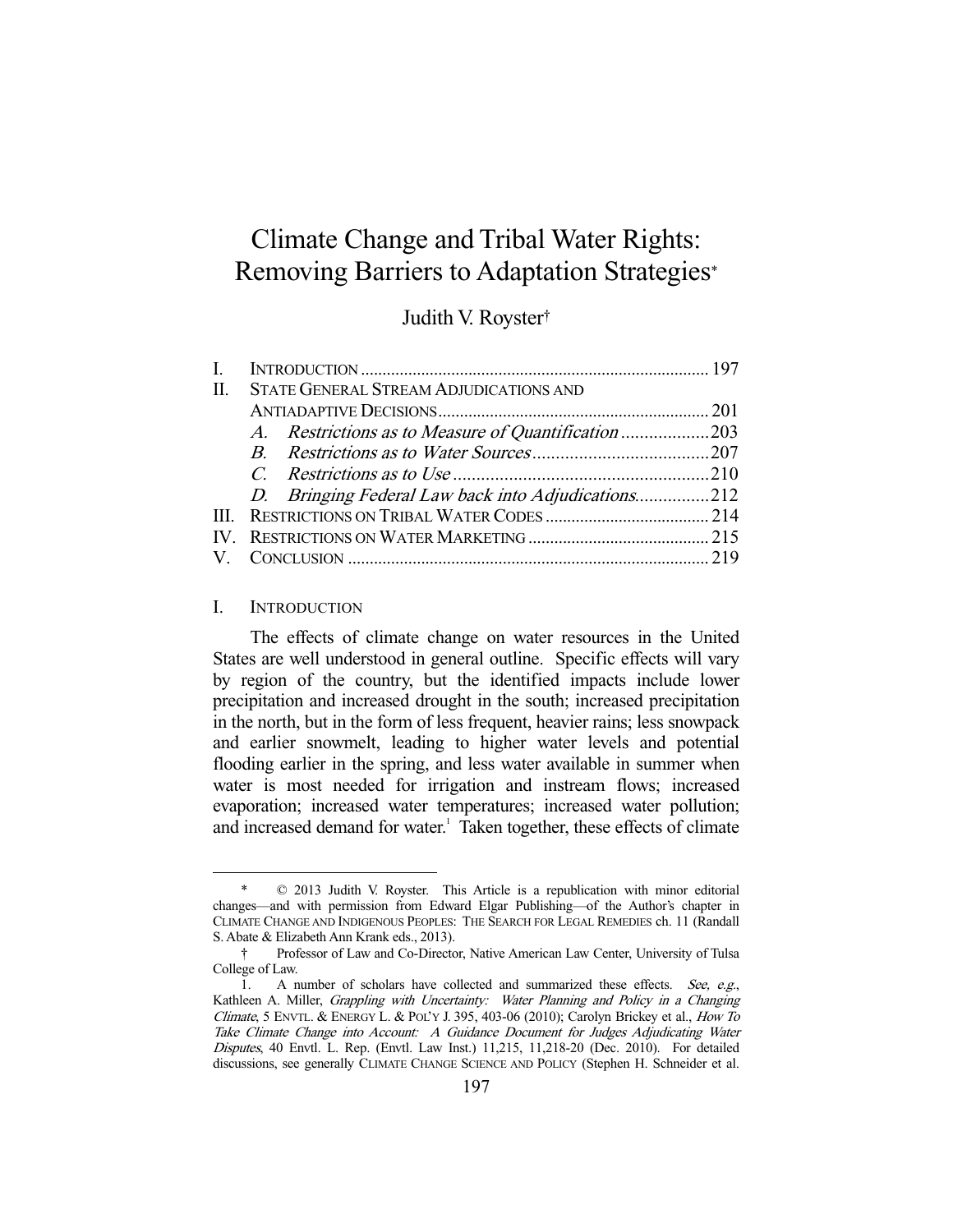change will likely have "profound impacts on water resource availability."

 Although the effects of climate change will be felt nationwide, their impact on tribal communities may be particularly severe.<sup>3</sup> Tribes' relationship to water is not only economic, but cultural and spiritual.<sup>4</sup> Water drives the economy for many tribes, supporting agriculture, energy production, fisheries, grazing, towns, and communities. Water is also central to the culture of many tribes, providing habitat for the fish, wildlife, and native plant species that are important sources of food, medicines, and rituals. And water is sacred, embodying a spiritual dimension beyond its uses. $5$ 

 Addressing the effects of climate change on tribal water resources thus raises not only legal and policy concerns, but also "important ethical" considerations as well.<sup>6</sup> Just as the environmental justice movement focused attention on the disproportionate environmental harms visited on minority and low-income communities in the United States, the related concept of climate justice focuses on the inequitable effects of climate change worldwide.<sup>7</sup> While environmental justice is concerned with environmental quality, climate justice is concerned with the "equitable distribution of the benefits of climate change adaptation."8 The very communities that likely contributed the least to causing climate

eds., 2010); INTERGOVERNMENTAL PANEL ON CLIMATE CHANGE,CLIMATE CHANGE 2007: IMPACTS, ADAPTATION & VULNERABILITY (Martin Parry et al. eds., 2007).

<sup>2.</sup> Kathleen A. Miller et al., Water Allocation in a Changing Climate: Institutions and Adaptation, 35 CLIMATIC CHANGE 157, 157 (1997).

 <sup>3.</sup> See JONATHAN M. HANNA, NATIVE COMMUNITIES AND CLIMATE CHANGE: PROTECTING TRIBAL RESOURCES AS PART OF NATIONAL CLIMATE POLICY 1, 11-13 (Jonathan M. Hanna ed., 2007); see also Elizabeth Ann Kronk, *Effective Access to Justice: Applying the Parens Patriae* Standing Doctrine to Climate Change-Related Claims Brought by Native Nations, 32 PUB. LAND & RESOURCES L. REV. 1, 3-4 (2011); Garrit Voggesser, The Tribal Path Forward: Confronting Climate Change and Conserving Nature, 4 WILDLIFE PROF. 24, 25 (2010); Sarah Krakoff, American Indians, Climate Change, and Ethics for a Warming World, 85 DENV. U. L. REV. 865, 872-86 (2008).

 <sup>4.</sup> Krakoff, supra note 3, at 884 (citations omitted).

 <sup>5.</sup> See Regis Pecos, Will the Winters Commitment to Justice Endure? It Depends on Us, in THE FUTURE OF INDIAN AND FEDERAL RESERVED WATER RIGHTS: THE WINTERS CENTENNIAL 331, 331-36 (Barbara Cosens & Judith V. Royster eds., 2012); Steven M. Karr, "Water We Believed Could Never Belong to Anyone": The San Luis Rey River and the Pala Indians of Southern California, 24 AM. INDIAN Q. 381, 381-82 (2000) (citations omitted).

 <sup>6.</sup> HANNA, supra note 3, at 1.

 <sup>7.</sup> See Rebecca Tsosie, Climate Change, Sustainability and Globalization: Charting the Future of Indigenous Environmental Self-Determination, 4 ENVTL. & ENERGY L. & POL'Y J. 188, 210-12 (2009).

 <sup>8.</sup> J.B. Ruhl, Climate Change Adaptation and the Structural Transformation of Environmental Law, 40 ENVTL. L. 363, 409 (2010).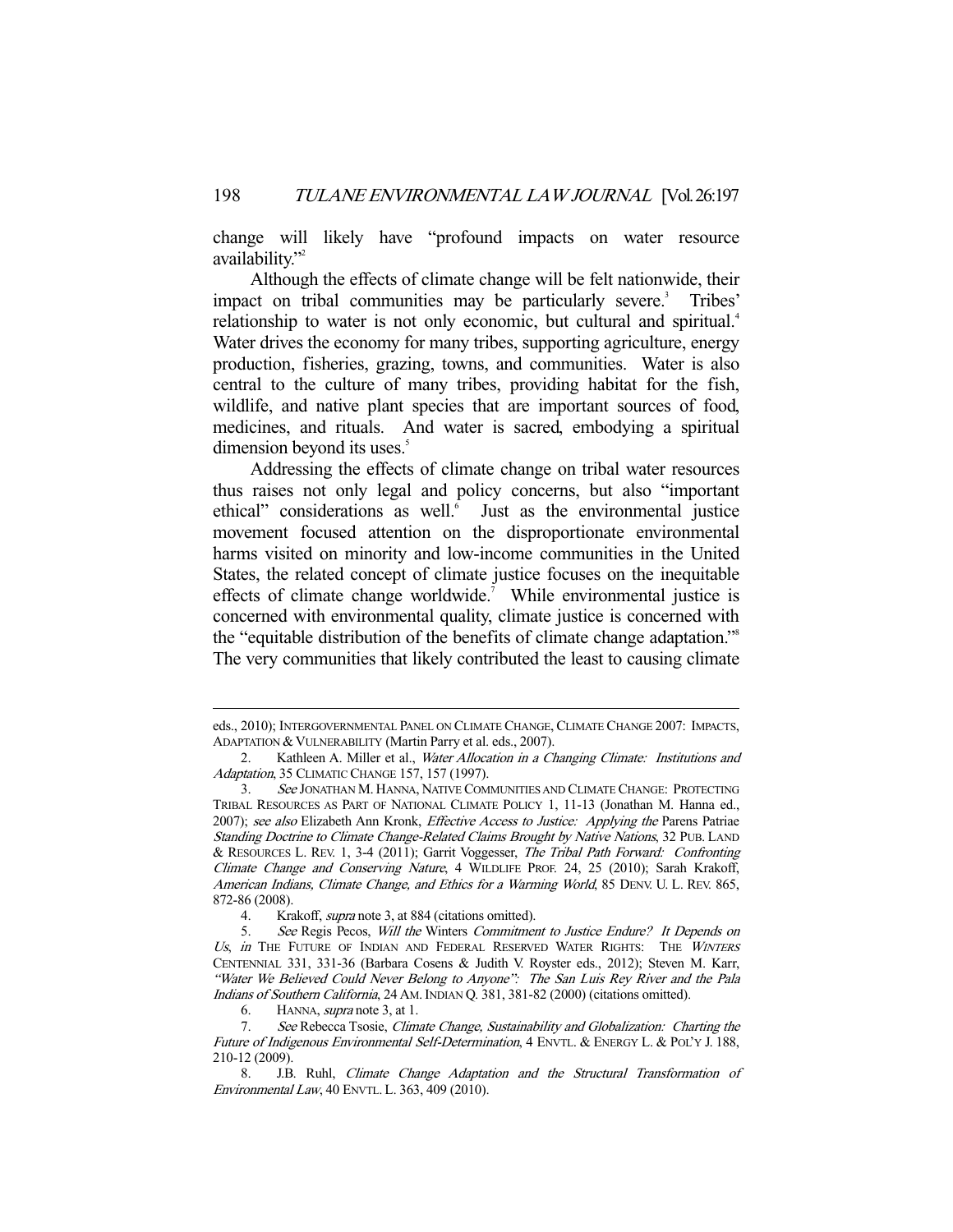change may "suffer the most from the consequences of climate change and their own inability to engage in effective adaptation."<sup>9</sup>

 Governmental responses to climate change have proceeded in two overlapping sets of strategies. The initial focus of response was on mitigation strategies.<sup>10</sup> With greenhouse gas (GHG) emissions identified as the primary culprit, reducing GHGs became the first necessity. But as important as the reduction in GHG emissions is, the decades of emissions have created harm that cannot be undone just through mitigation. Thus the second generation of climate change strategies adaptation—took on increasing importance. Unlike mitigation, which attempts to avoid or minimize climate change, adaptation strategies respond to the impacts of climate change.<sup>11</sup> Neither approach is effective alone. Mitigation alone only stabilizes or reduces the impacts of climate change, but adaptation by itself accepts the inevitability of climate change's adverse effects. $12$  Although the two sets of approaches have some tensions and conflicts, "the cold war between mitigation and adaptation is finally thawing."13 Between the two approaches, continued mitigation and adaptation to existing conditions, there is hope that the effects of climate change may at least be ameliorated.

 In the context of Indian tribes and climate change, the thirdgeneration issue is who decides what adaptation strategies should be employed.<sup>14</sup> Given that adaptation strategies are a necessary part of the response to climate change, an issue arises as to whether strategies within Indian country<sup>15</sup> will be developed and chosen by the federal government

 <sup>9.</sup> Tsosie, supra note 7, at 212 (citations omitted).

 <sup>10.</sup> Ruhl, supra note 8, at 365-67.

<sup>11.</sup> See, e.g., Zmarak Shalizi & Franck Lecocq, To Mitigate or To Adapt: Is That the Question? Observations on an Appropriate Response to the Climate Change Challenge to Development Strategies, 25 WORLD BANK RES. OBSERVER 295, 298-99 (2010). Shalizi and Lecocq posit that adaption strategies may be either reactive, responding to adverse effects after they occur, or proactive measures intended to limit the damage or reduce the need for reactive measures. Id. at 299.

<sup>12.</sup> See Rebecca Tsosie, Indigenous People and Environmental Justice: The Impact of Climate Change, 78 U. COLO. L. REV. 1625, 1658-60 (2007); see also Shalizi & Lecocq, supra note 11, at 304 (advocating "an integrated portfolio of actions").

<sup>13.</sup> Ruhl, *supra* note 8, at 370. See *id.* at 365-71 for the history of mitigation versus adaptation.

 <sup>14.</sup> See Sarah Krakoff, Radical Adaptation, Justice, and American Indian Nations, 4 ENVTL.JUST. 207, 208 (2011).

 <sup>15.</sup> Indian country encompasses all lands "set apart for the use of the Indians as such, under the superintendence of the [federal] government." See, e.g., United States v. Pelican, 232 U.S. 442, 449 (1914) (citations omitted). In 1948, Congress codified the definition of Indian country to include all lands within reservations, all dependent Indian communities, and all allotments "the Indian titles to which have not been extinguished." 18 U.S.C. § 1151 (2006). The Supreme Court has stated that Congress's intent was to incorporate the common law approach,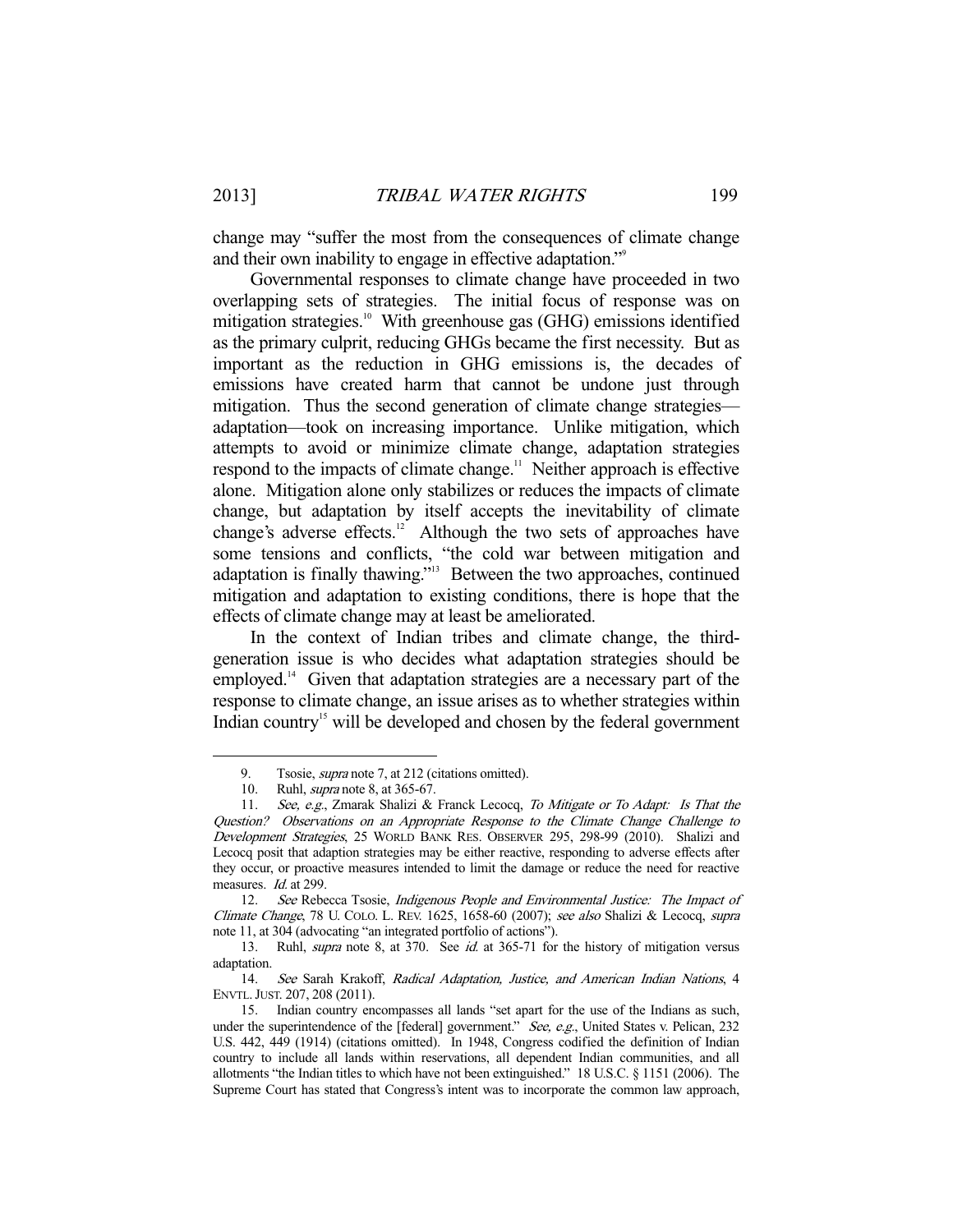on a national scale or developed and chosen by each tribe to meet the particular needs of each reservation. Tribal self-determination mandates that adaptation strategies for Indian country be decided by the governing tribes. Recognizing tribes as governments with the right and ability to govern means that tribes are responding to climate change "as active agents and not as victims."16

 Tribal adaptation to climate change to meet tribal needs, however, is more than a matter of tribal initiative and tribal institutions. Federal law must ensure that tribal adaptation is possible. To do this, to promote climate justice in Indian communities, federal law must allow Indian tribes the flexibility to design and implement adaptation strategies that meet each tribe's needs.<sup>17</sup> In order for Indian tribes to exercise true selfdetermination in adaptation strategies, federal laws and policies must support a wide range of options. At the very least, federal law should not impede or impose barriers to tribal decision making concerning adaptation approaches.

 In the context of tribal water rights, however, too many federal Indian laws and policies are antiadaptive. Federal approaches to tribal water rights too often stand in the way of tribes' ability to develop adaptation strategies focused on the needs of specific reservations facing particular circumstances. Eliminating, or even easing, these federal law barriers is a necessary precursor for tribes to address the third-generation issues of dealing with climate change and water resources.

 This Article identifies and discusses five barriers that federal law and policy place in the path of tribal adaptation strategies. The first three of these barriers arise primarily from a federal statute that forces most adjudication of tribal water rights into state courts. State court interpretations of federal reserved rights law in determinations of tribal water rights have varied considerably. This variability, in turn, creates three sets of restrictions: on the measure used to quantify tribal water rights, on the sources of water subject to tribal rights, and on the use of the tribal water rights. Part II of this Article describes the federal statute and the problem of state court determinations and then addresses each of

<sup>&</sup>quot;to designate as Indian country all lands set aside by whatever means for the residence of tribal Indians under federal protection, together with trust and restricted Indian allotments." Okla. Tax Comm'n v. Sac & Fox Nation, 508 U.S. 114, 125 (1993) (citations omitted).

 <sup>16.</sup> Rebecca Tsosie, Indigenous Peoples and Global Climate Change: Intercultural Models of Climate Equity, 25 J. ENVTL. L. & LITIG. 7, 15 (2010).

 <sup>17.</sup> For example, the Environmental Protection Agency recognizes the central role of tribes in adapting to climate change impacts in Indian country. See U.S. ENVTL. PROTECTION AGENCY, NATIONAL WATER PROGRAM 2012 STRATEGY: RESPONSE TO CLIMATE CHANGE 56-58 (Public Comment Draft, Mar. 2012).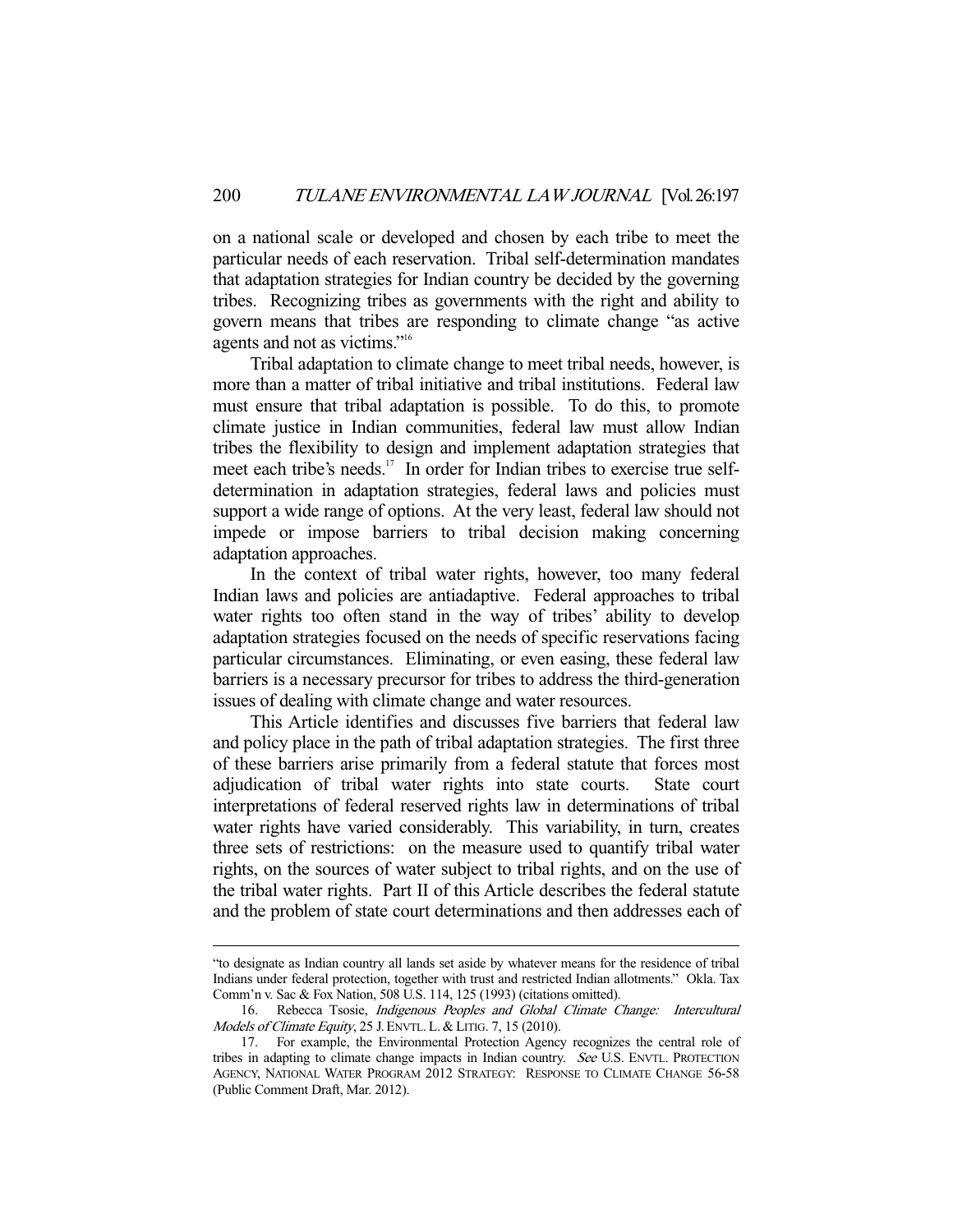the three restrictions that arise from that approach. A fourth restriction on tribal adaptation strategies is a matter of regulatory policy: a restriction on tribes' ability to promulgate water codes to regulate water uses; this restriction is discussed in Part III. And the fifth restriction, addressed in Part IV, arises both from federal law and from an approach used in negotiated water rights settlements: restrictions on tribes' ability to engage in water marketing.

 These various constraints confine tribes' ability to use and reallocate water resources in response to the effects of climate change. Reallocating water is difficult: "[C]hanging entrenched legal rules, informal entitlements, and institutions tailored to antiquated social needs and goals requires overcoming history and human nature."18 And for Indian tribes, it also requires overcoming federal law impediments to tribal adaptive responses.

## II. STATE GENERAL STREAM ADJUDICATIONS AND ANTIADAPTIVE **DECISIONS**

 Prior to the mid-1970s, tribal water rights were primarily determined in adjudications in federal court.<sup>19</sup> States lacked jurisdiction over tribes and their property rights, including tribal rights to water. In 1952, however, Congress enacted the McCarran Amendment, which expressly authorized the joinder of the United States as a party to state general stream adjudications.<sup>20</sup> General stream adjudications, provided for in every western state, are massive, complex, comprehensive proceedings involving all rights to water in a river system. At the conclusion of the adjudication, the state should have a record of all water rights owners within that river system, including their priority dates, points of diversion, permitted uses, flow rates, and quantity of use.<sup>21</sup>

 In 1971, the United States Supreme Court held that the federal government could be joined in these general stream adjudications to litigate federal reserved rights<sup>22</sup> and in 1976 extended that to the determination of tribal reserved rights as well.<sup>23</sup> Although Indian tribes argued in a subsequent case that the McCarran Amendment did not waive tribal sovereign immunity to suit, the Supreme Court found that

<sup>18.</sup> Holly Doremus & Michael Hanemann, The Challenges of Dynamic Water Management in the American West, 26 UCLA J. ENVTL. L. & POL'Y 55, 62 (2008).

<sup>19.</sup> See John E. Thorson et al., Dividing Western Waters: A Century of Adjudicating Rivers and Streams, Part II, 9 U. DENV. WATER L. REV. 299, 331, 335 (2006).

 <sup>20. 43</sup> U.S.C. § 666(a) (2006).

<sup>21.</sup> See Thorson et al., *supra* note 19, at 305-06.

 <sup>22.</sup> United States v. Dist. Court in & for Eagle, 401 U.S. 520, 524 (1971).

 <sup>23.</sup> Colo. River Water Conservation Dist. v. United States, 424 U.S. 800, 810-12 (1976).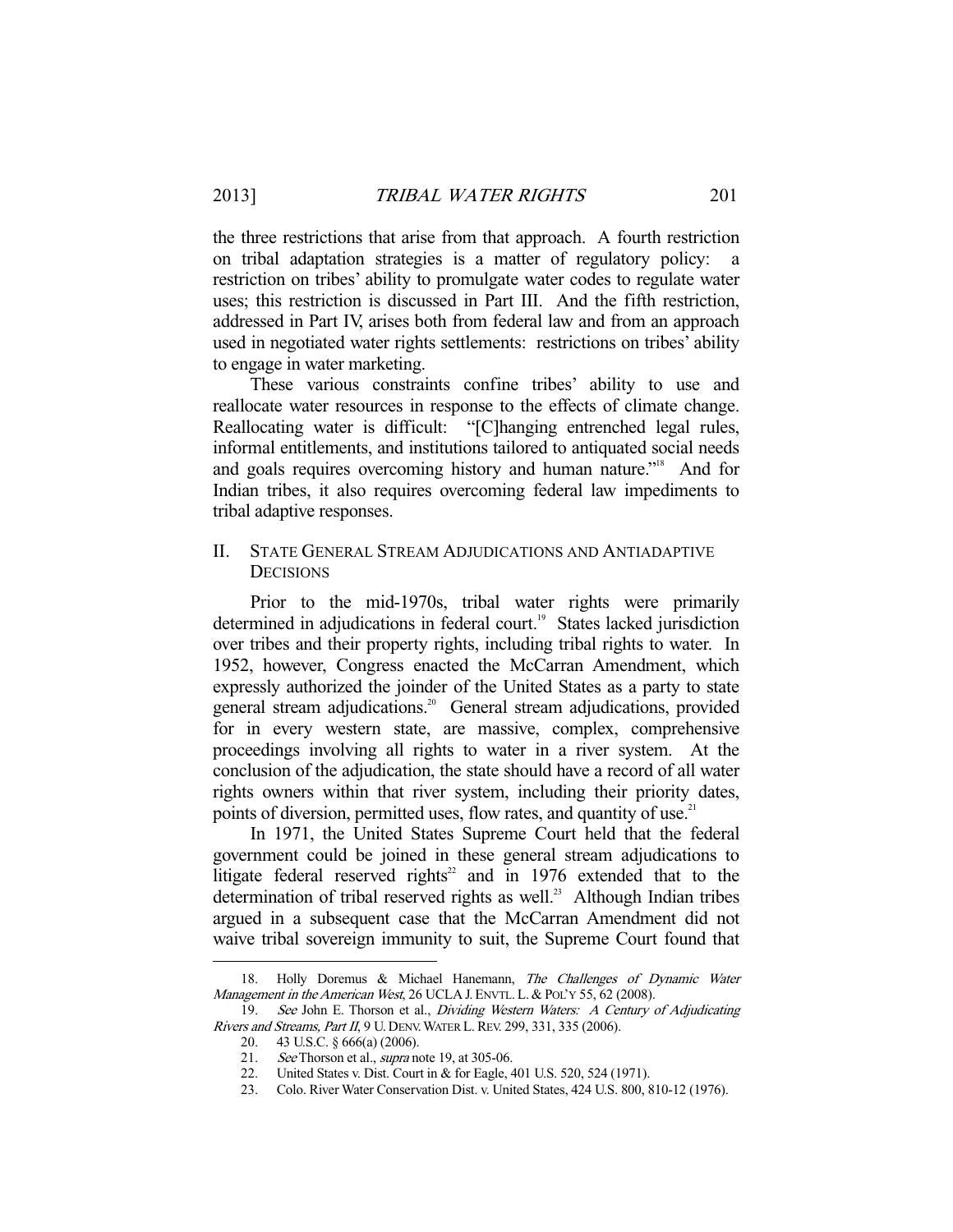essentially irrelevant.<sup>24</sup> Agreeing that tribes could not be compelled to join as parties, the Court nonetheless held that tribal water rights could be determined in state general stream adjudications.<sup>25</sup> Tribes were thus faced with the choice of waiving their immunity and joining in the lawsuit or allowing the federal government to litigate their rights for them. Tribes in general have chosen to become parties.

 Nothing in the McCarran Amendment divested federal courts of jurisdiction to determine tribal rights to water. In the interests of avoiding piecemeal litigation, however, the Supreme Court announced that federal courts should generally abstain in favor of state general stream adjudications.<sup>26</sup> But the Court cautioned state courts that they were under "a solemn obligation to follow federal law" in their determinations of tribal water rights.<sup>27</sup>

 The result of turning tribal water rights determinations over to state courts, however, has resulted in anything but a uniform application of federal law. State courts have approached fundamental tribal water rights questions—the purposes of reservations and therefore the measure of quantifying water rights, whether groundwater is a source of tribal water rights, and the uses to which tribes may put their water—in variable and often incompatible ways.<sup>28</sup> In many instances, these state court interpretations of federal law—made possible through the McCarran Amendment—have placed restrictions on tribal water rights that serve as barriers to tribal adaptation strategies in the face of climate change. This Part will address those three restrictions that result from inconsistent state court determinations of tribal water rights—measure of quantification, availability of groundwater, and use of tribal water rights—and then suggest a means of bringing federal law back into the judicial determination of tribal reserved rights to water.

 <sup>24.</sup> See Arizona v. San Carlos Apache Tribe, 463 U.S. 545, 566-68 (1983).

<sup>25.</sup> *Id.* at 569-70.

<sup>26.</sup> Colo. River Water Conservation Dist., 424 U.S. at 819; cf. United States v. Adair, 723 F.2d 1394, 1404 (9th Cir. 1983) (upholding the district court's refusal to abstain on the grounds that only tribal rights were at issue and no state proceedings were underway when the federal lawsuit was filed).

<sup>27.</sup> San Carlos Apache Tribe, 463 U.S. at 571.

<sup>28.</sup> Compare In re Gen. Adjudication of All Rights To Use Water in the Gila River Sys. & Source (Gila River I), 989 P.2d 739, 748 (Ariz. 1999), with Confederated Salish & Kootenai Tribes of the Flathead Reservation v. Stults, 59 P.3d 1093, 1098-99 (Mont. 2002), and In re Gen. Adjudication of All Rights To Use Water in the Big Horn River Sys. (Big Horn I), 753 P.2d 76, 100 (Wyo. 1988), aff'd by an equally divided court, Wyoming v. United States, 492 U.S. 406 (1989).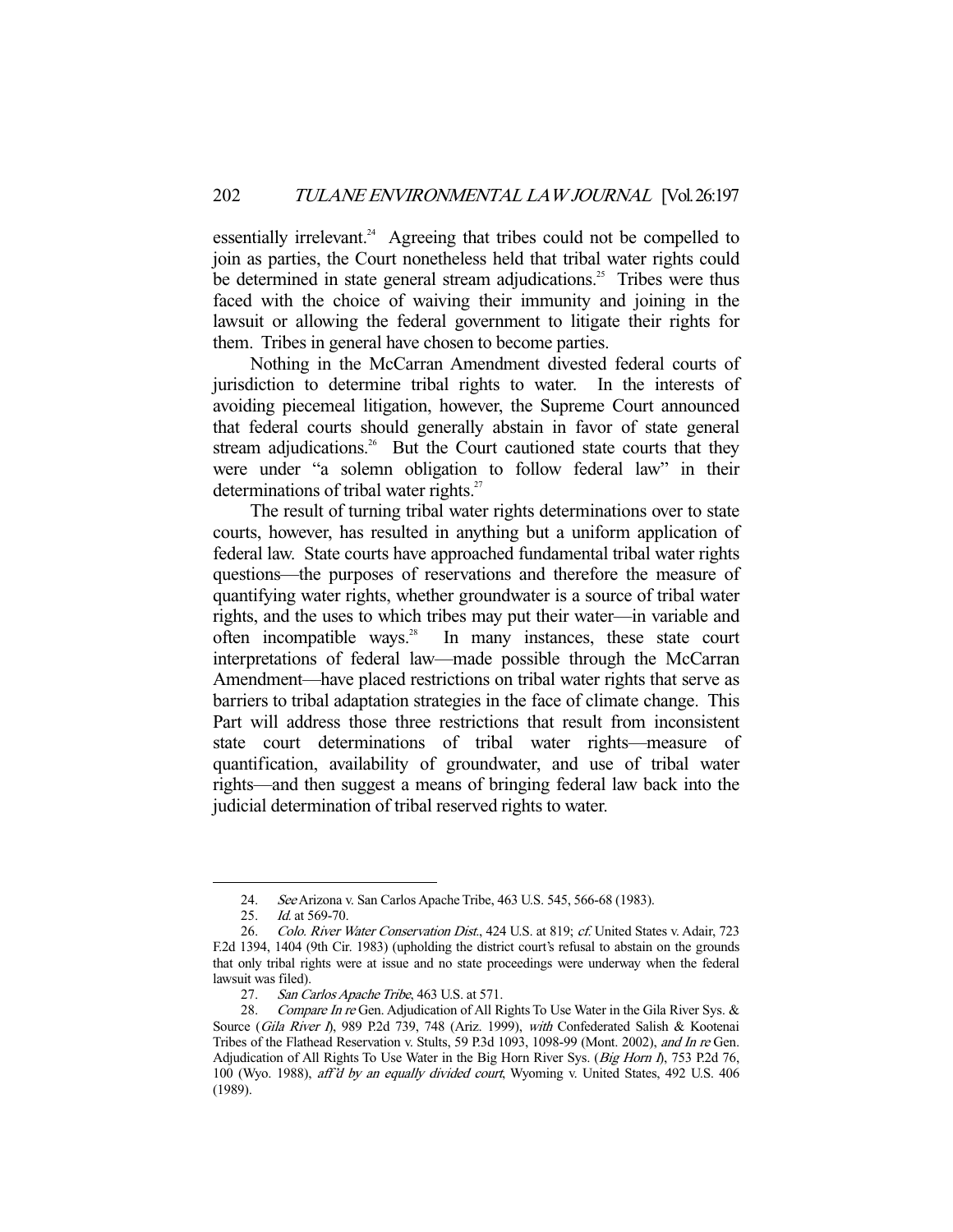#### A. Restrictions as to Measure of Quantification

 Under the doctrine of tribal reserved rights to water, sufficient water is reserved to fulfill the purposes for which the land reservation was set aside. First announced in the 1908 case of Winters v. United States, the Winters reserved rights doctrine provides that tribes have vested water rights as of the date their reservations are created.<sup>29</sup> These water rights arise from the reservation of the land, are prior and paramount to subsequent state law rights, and are not lost through nonuse.<sup>30</sup>

 Determining the tribal water right is crucial to designing adaptation strategies. Scholars of water law and climate change have noted "the tension between the value of certainty and the need for flexibility."<sup>31</sup> Much of water law, western water law in particular, is built on the need for stability and certainty. Climate change adaptation, on the other hand, requires more flexibility in allocation and regulation than traditional state approaches support. $32$  But tribal adaptation to climate change must be premised on the amount of water available to the tribe. Tribes do not have the luxury of allocation authority over all waters within their territories. Tribes, rather, have rights to that amount of water necessary to meet the purposes for which their lands were set aside. Without some certainty as to what those rights are, including the amount of water reserved, tribes cannot plan and design climate change adaptation strategies.

 Quantification is particularly important in western states, all of which use some form of the prior appropriation doctrine for state law water rights. Under this doctrine, a water user has the right to that amount of water that is put to a beneficial use as defined by state law. Two fundamental principles govern prior appropriation rights.<sup>33</sup> The "use it or lose it" principle provides that the water must be continually put to a beneficial use or the water user loses the right. $34$  The "first in time, first in right" principle provides that junior users, those with later priority dates to the water, must give way in times of shortage to holders of senior priority dates.<sup>35</sup>

<sup>29.</sup> See 207 U.S. 564, 577 (1908).

 <sup>30.</sup> COHEN'S HANDBOOK OF FEDERAL INDIAN LAW § 19.01(1) (Nell Jessup Newton ed., 2012) [hereinafter COHEN'S HANDBOOK].

<sup>31.</sup> Miller, *supra* note 1, at 399.

<sup>32.</sup> Id.; see also Doremus & Hanemann, supra note 18, at 62-63.

 <sup>33.</sup> See Colo. River Water Conservation Dist. v. United States, 424 U.S. 800, 805 (1976).

 <sup>34.</sup> COHEN'S HANDBOOK, supra note 30, § 19.01(1).

 <sup>35.</sup> Id.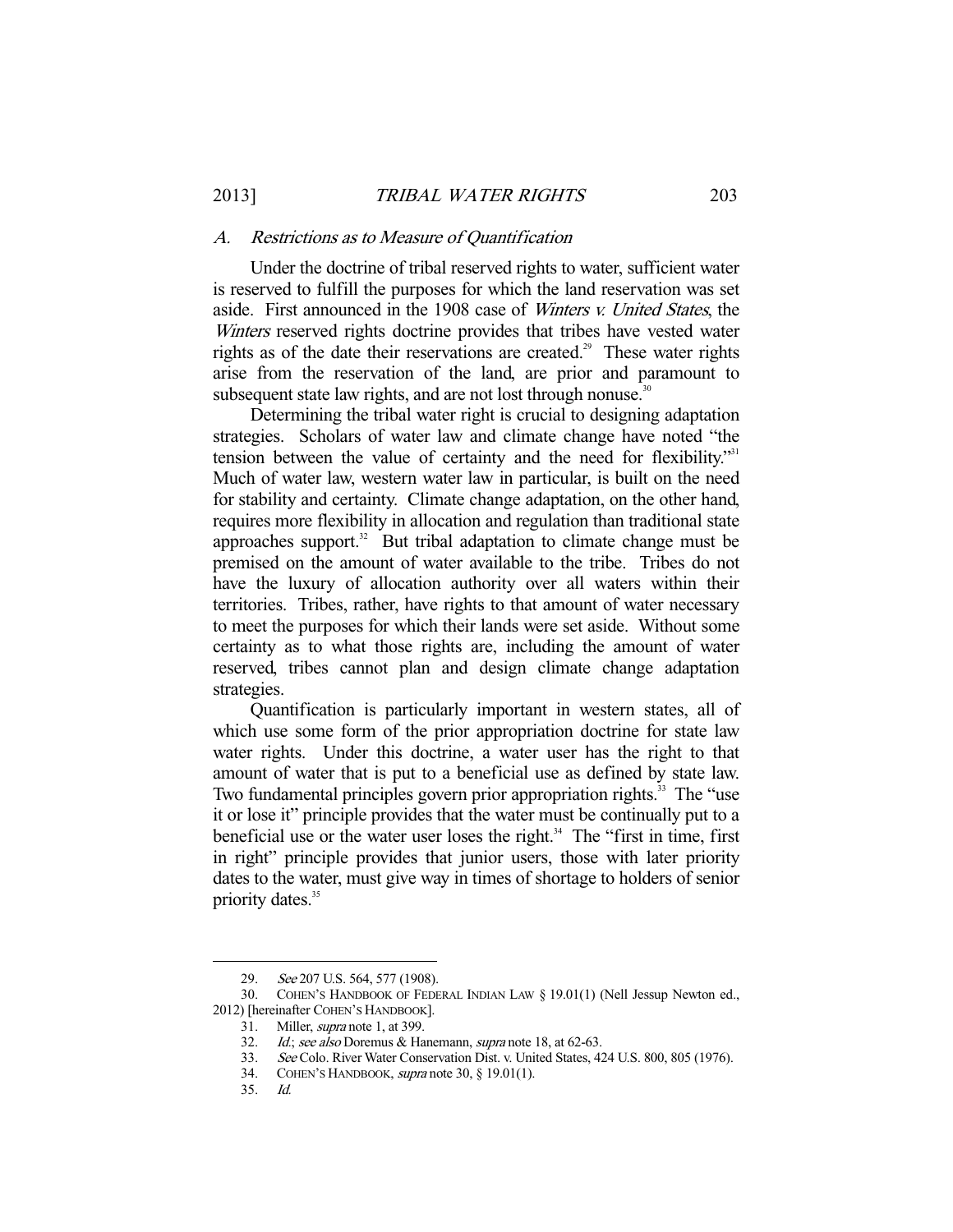In order to achieve a workable system of water rights within each western state, tribal reserved rights to water must be integrated with these state appropriation rights. $36$  As a result, the quantification of tribal water rights is crucial. Because tribal reserved rights carry very early priority dates, they are often among the most senior, if not the most senior, water rights on a stream system. Knowing the quantity of these tribal rights determines the amount of water available for junior users and helps protect the tribal reserved right against interference from junior uses.

 In the early decades of determining tribal water rights, the federal courts focused on agriculture. In the Winters case, the United States on behalf of the tribes sought to enjoin upstream junior irrigators.<sup>37</sup> In a year of drought, the upstream users were diverting so much water that insufficient water reached the reservation to irrigate the tribes' fields. Because the concern was irrigation water, the litigation focused on that need. The district court required the upstream irrigators to allow 5,000 inches of water to reach the reservation, the United States Court of Appeals for the Ninth Circuit upheld the injunction, and the Supreme Court affirmed.<sup>38</sup> At no time in *Winters* did the courts determine that irrigation was the sole measure of the tribal reserved right; it was simply the aspect of the water right that was at issue in the case.

Then in 1963, in *Arizona v. California*, the Court accepted the special master's award of water to the five tribes at issue in the case based on an agricultural measure of practicably irrigable acreage  $(PIA)$ <sup>39</sup>. This was, the Court stated, "the only feasible and fair way by which reserved water for the reservations can be measured.<sup>"40</sup> There is no indication, however, that the Court intended PIA to be the only measure of reserved water rights for all tribes. $41$  In fact, the Court focused on the irrigation needs of the five tribes by noting the necessity of irrigation water on reservations that were primarily "hot, scorching sands," and citing early legislative statements that "[i]rrigating canals are essential to the prosperity of these Indians."<sup>42</sup>

 <sup>36.</sup> Id. § 19.03(5)(a).

<sup>37.</sup> *Id.* § 19.02.

 <sup>38.</sup> Winters v. United States, 207 U.S. 564, 578 (1908); Winters v. United States, 148 F. 634, 685-86 (9th Cir. 1906).

 <sup>39.</sup> Arizona v. California (Arizona I), 373 U.S. 546, 600 (1963).

 <sup>40.</sup> Id. at 601.

<sup>41.</sup> See William H. Veeder, Indian Prior and Paramount Rights to the Use of Water, 16 ROCKY MTN. MIN. L. INST. 631, 659 (1971) ("There can be no immutable criterion by which to measure Indian rights.").

 <sup>42.</sup> Arizona I, 373 U.S. at 599 (quoting Cong. Globe, 38th Cong., 2d Sess. 1321 (1865)).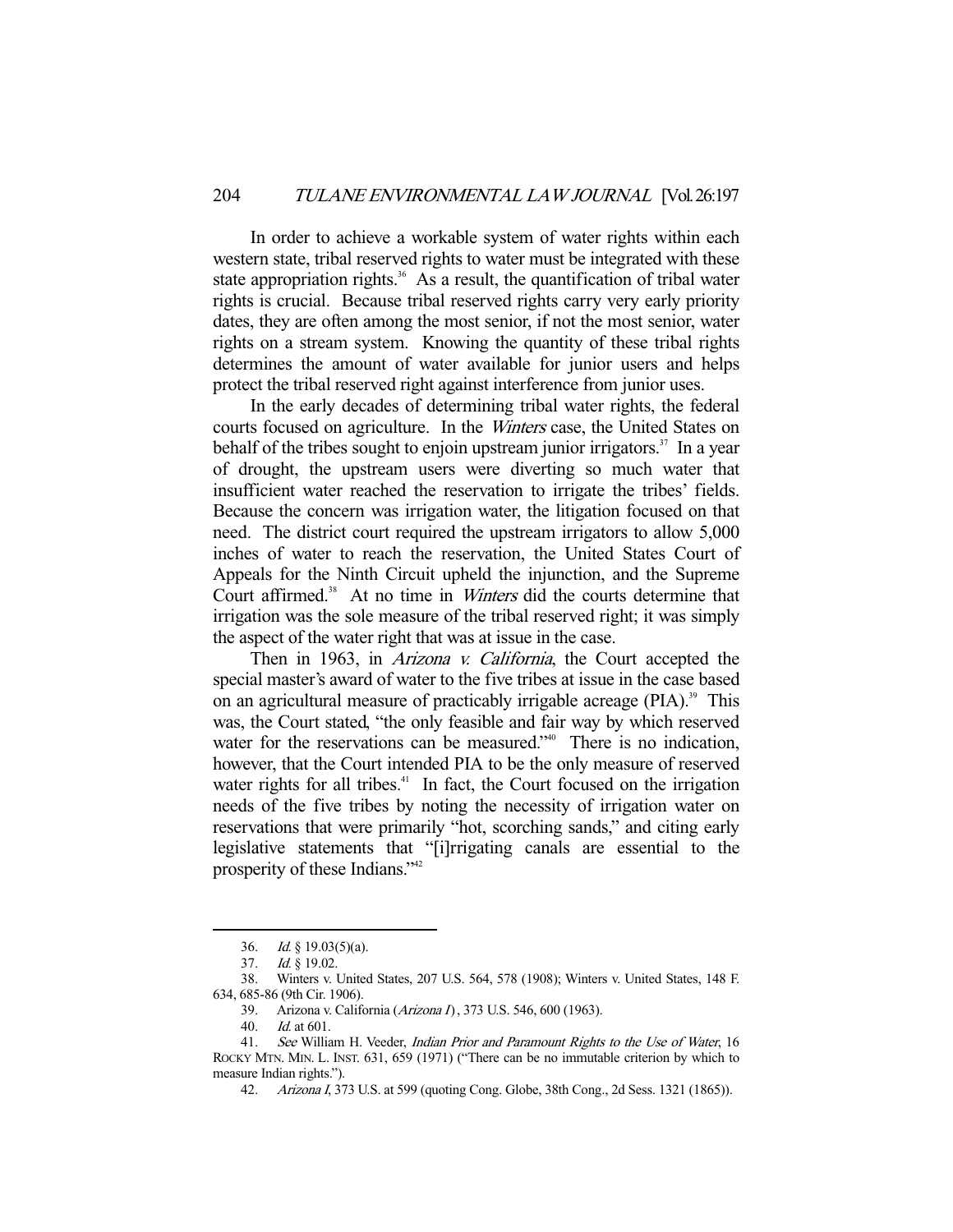Subsequent to these Supreme Court decisions, the lower federal courts did not confine tribal reserved rights to the PIA measure, but found that the purposes of creating Indian reservations often required "maintaining streamflows for wildlife, watershed, and aesthetic purposes."43 Federal courts determined, for example, that tribes with historic fisheries were entitled to a water right to maintain sufficient instream flows to support the fish.<sup>44</sup> State general stream adjudications, by contrast, have proved to be "hostile forums in which tribes must be prepared to compromise their claims for streamflows."45

 In state general stream adjudications, PIA has generally been the default measure. The Wyoming Supreme Court, for example, used PIA as the sole measure of the Wind River Tribes' water right, based on a determination that agriculture was the sole purpose of the reservation.<sup>46</sup> The court rejected a "homeland" provision in the treaty as not stating a purpose of the reservation, but merely setting the lands aside.<sup> $47$ </sup> It further rejected tribal claims for water based on other purposes, including mineral development, fisheries, wildlife, and aesthetics.<sup>48</sup> Despite the Wyoming approach of rejecting nonagricultural purposes, however, the most likely explanation for the prominence of PIA is simply that "no satisfactory substitute has emerged."<sup>49</sup>

 Climate change, however, demands a broader approach to the quantification of tribal reserved water rights. PIA was adopted for the reservations at issue in *Arizona I* as a "fair" way of measuring the water right. But PIA, "in light of global climate change, is no longer an equitable doctrine."<sup>50</sup> As explained by the Arizona Supreme Court, PIA

<sup>43.</sup> Michael C. Blumm et al., The Mirage of Indian Reserved Water Rights and Western Streamflow Restoration in the McCarran Amendment Era: A Promise Unfulfilled, 36 ENVTL. L. 1157, 1159 (2006).

 <sup>44.</sup> United States v. Adair, 723 F.2d 1394, 1410 (9th Cir. 1983); Colville Confederated Tribes v. Walton, 647 F.2d 42, 48 (9th Cir. 1981).

<sup>45.</sup> Blumm, Becker & Smith, *supra* note 43, at 1161 (examining case studies of six adjudications involving tribal claims to instream flows, five of which involved McCarran Amendment adjudications, and none of which resulted in the tribe being able to substantially improve streamflows through the adjudication process).

 <sup>46.</sup> Big Horn I, 753 P.2d 76, 96, 99 (Wyo. 1988), aff'd by an equally divided Court, Wyoming v. United States, 492 U.S. 406 (1989).

 <sup>47.</sup> Id. at 97.

 <sup>48.</sup> Id. at 98-99.

<sup>49.</sup> In re Gen. Adjudication of All Rights To Use Water in the Gila River Sys. & Source (Gila River II), 35 P.3d 68, 79 (Ariz. 2001) (en banc) (quoting A. Dan Tarlock, One River, Three Sovereigns: Indian and Interstate Water Rights, 22 LAND & WATER L. REV. 631, 659 (1987) (internal quotation marks omitted)).

<sup>50.</sup> Michelle Uberuaga Zanoni, Evaluating the Consequences of Climate Change on Indian Reserved Water Rights and the PIA: The Impracticably Irrigable Acreage Standard, 31 PUB. LAND & RESOURCES L.REV. 125, 146 (2010).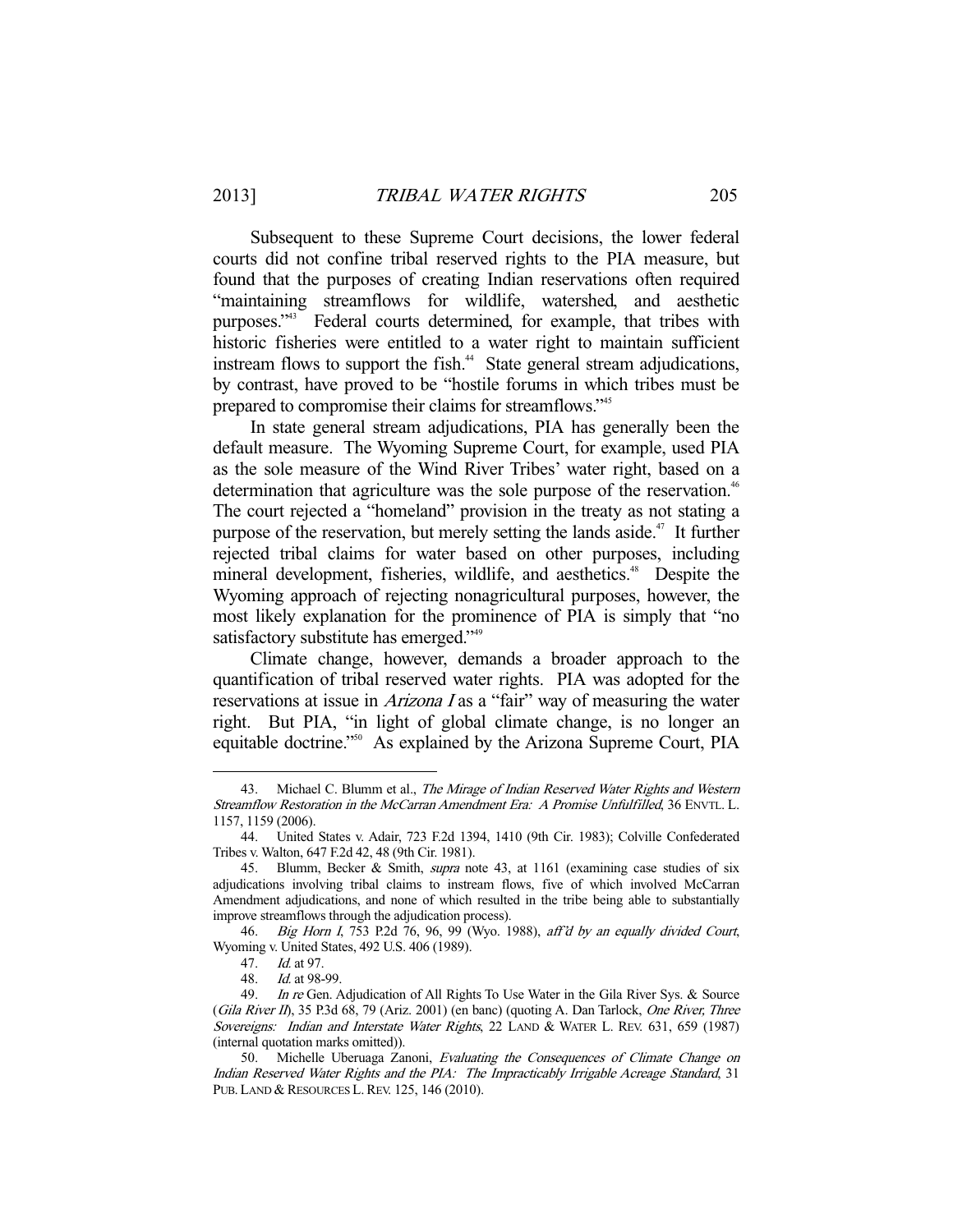rewards those tribes with agricultural lands and disadvantages tribes with lands unsuitable to agriculture, "forces tribes to pretend to be farmers" by having to assert irrigation rights in an era when agriculture is no longer a small farm industry, and arguably does not meet the minimum needs of the tribal communities.<sup>51</sup> In addition, the PIA standard may disadvantage tribes seeking water rights in later decades when technological advances in irrigation mean that agricultural acreage requires less water for the same result. The effects of climate change on both water resources and agriculture exacerbate these inequities.<sup>52</sup>

 The general approach of the federal courts in determining tribal water rights was to take a broad view of the purposes of Indian reservations, as reflected in the treaties, agreements, and executive orders creating the reservations. As recognized by the Ninth Circuit, "The general purpose [of a reservation], to provide a home for the Indians, is a broad one and must be liberally construed."53 Under that approach, federal courts generally determined that Indian tribes had a water right for more than the single purpose of agriculture. Subsequently, however, state general stream adjudications such as that in Wyoming took a narrow view of reservations purposes, and then quantified the tribal reserved right to water solely on the basis of that cramped reading of treaties and federal policy.

 More recently, the Arizona Supreme Court has returned to the federal courts' understanding of the purpose of Indian reservations as establishing a homeland for the tribes.<sup>54</sup> The quantification of a homeland right to water, the Arizona court found, could not be determined by PIA alone, but required a factual determination of each reservation's water needs.<sup>55</sup> The court suggested a nonexclusive list of factors to be considered in quantifying a tribe's water rights, including the tribe's history and culture; the "geography, topography, and natural resources" of the reservation; and the tribe's economy, history of water use, and present and projected population.<sup>56</sup>

 This type of flexible, tailored approach to determining the purpose of reservations, and therefore the quantity of water necessary to fulfill that purpose, is not only consistent with the long-standing approach of the federal courts, but also consistent with the tribes' needs for flexibility

<sup>51.</sup> Gila River II, 35 P.3d at 78-79.

<sup>52.</sup> Zanoni, *supra* note 50, at 143-45.

 <sup>53.</sup> Colville Confederated Tribes v. Walton, 647 F.2d 42, 47 (9th Cir. 1981) (citations omitted).

<sup>54.</sup> *See Gila River II*, 35 P.3d at 74.

 <sup>55.</sup> Id. at 79.

 <sup>56.</sup> Id. at 79-80.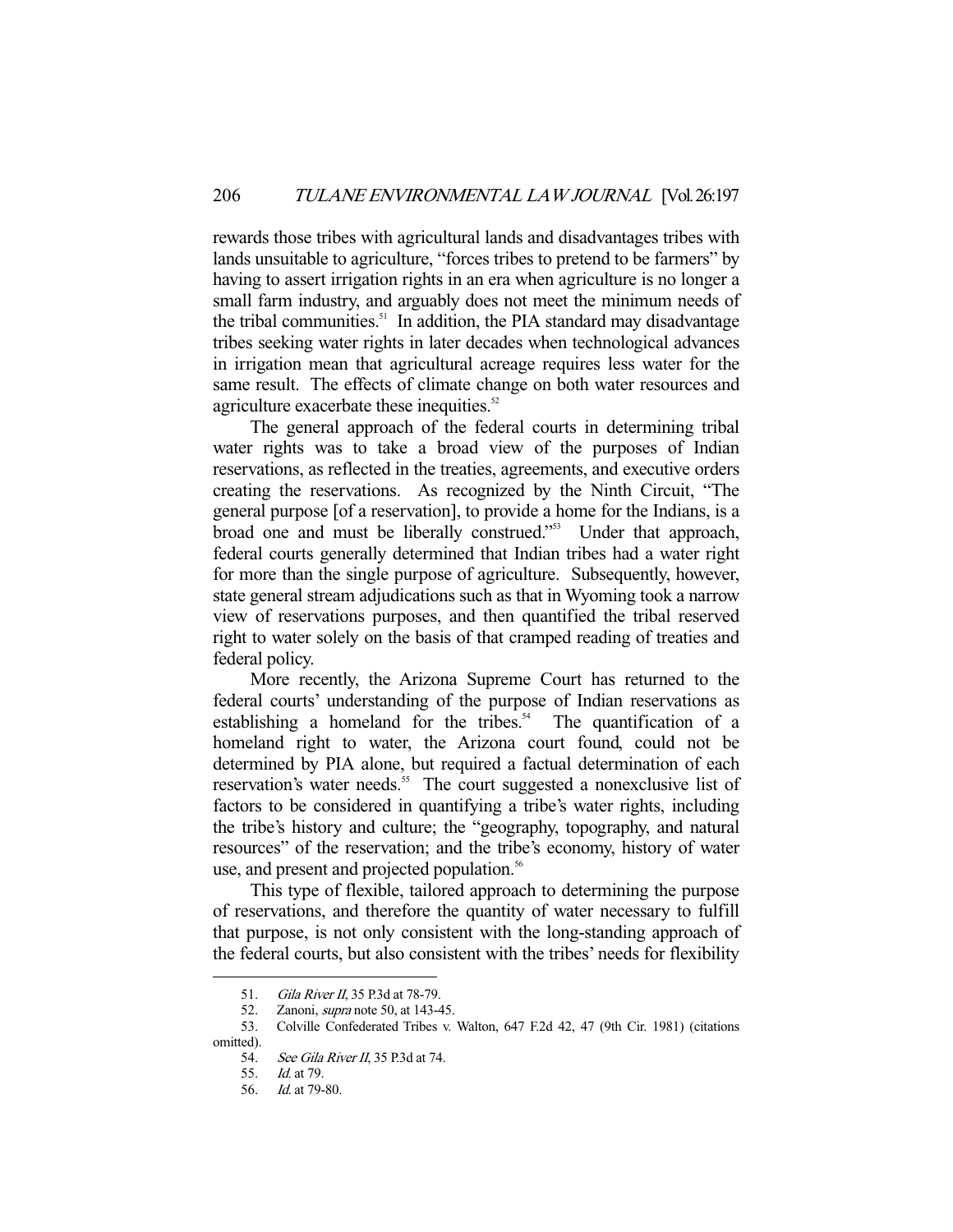to design climate change adaptation strategies. Because tribes will need to design and implement strategies for water allocation to account for the impact of climate change, starting that process with a quantification that meets more than agricultural needs lays the foundation for tribal action.<sup>57</sup> But the inconsistent determinations of state courts leave some tribes without that proper quantification of their water rights.

#### B. Restrictions as to Water Sources

 An important aspect of adaptation to climate change is the conjunctive management of water rights:<sup>58</sup> the legal recognition that surface waters and most groundwater are hydrologically interconnected and need to be managed as an integrated system.<sup>59</sup> The concept of conjunctive management involves, at a minimum, taking account of the impacts that uses of one water source have on the other source. At a more sophisticated level, conjunctive management integrates both types of water uses into a single schedule and even assures water rights holders the ability to use whichever source is best at any given time.

 Although conjunctive management is crucial to climate change adaptation, judicial approaches to tribal reserved rights to groundwater stymie tribal efforts at conjunctive management.<sup>60</sup> In the lower federal courts, a number of decisions had indicated that groundwater could or should be an available source to satisfy tribal water rights.<sup>61</sup> Subsequent state court decisions, however, vary widely, from no right to groundwater, to a conditional right to groundwater, to fully realized rights to groundwater.<sup>62</sup>

 The first definitive ruling on tribal reserved rights to groundwater came in 1988, when the Wyoming Supreme Court held unequivocally that groundwater was not a source of reserved water rights for the Wind

<sup>57.</sup> See Zanoni, *supra* note 50, at 140-41, 148 (citations omitted).

 <sup>58.</sup> See Miller, Rhodes & MacDonnell, supra note 2, at 171.

<sup>59.</sup> See 2 WATERS AND WATER RIGHTS § 18.03, at 18-22 to -23, 18-29 to -30 (Amy K. Kelley ed., 3d ed. 2011); see also Barton H. Thompson, Jr., Beyond Connections: Pursuing Multidimensional Conjunctive Management, 47 IDAHO L. REV. 273 (2011); Frank J. Trelease, Conjunctive Use of Groundwater and Surface Water, 27 ROCKY MTN. MIN.L.INST. 1853 (1982).

<sup>60.</sup> See Judith V. Royster, Conjunctive Management of Reservation Water Resources: Legal Issues Facing Indian Tribes, 47 IDAHO L. REV. 255, 262-67 (2011).

 <sup>61.</sup> See United States v. Anderson, 736 F.2d 1358, 1366 (9th Cir. 1984); Gila River Pima-Maricopa Indian Cmty. v. United States, 695 F.2d 559, 561 (Fed. Cir. 1982); Tweedy v. Tex. Co., 286 F. Supp. 383, 385 (D. Mont. 1968).

 <sup>62.</sup> See generally Judith V. Royster, Indian Tribal Rights to Groundwater, 15 KAN. J.L. & PUB. POL'Y 489 (2006) (discussing state courts' approaches to tribal rights to groundwater).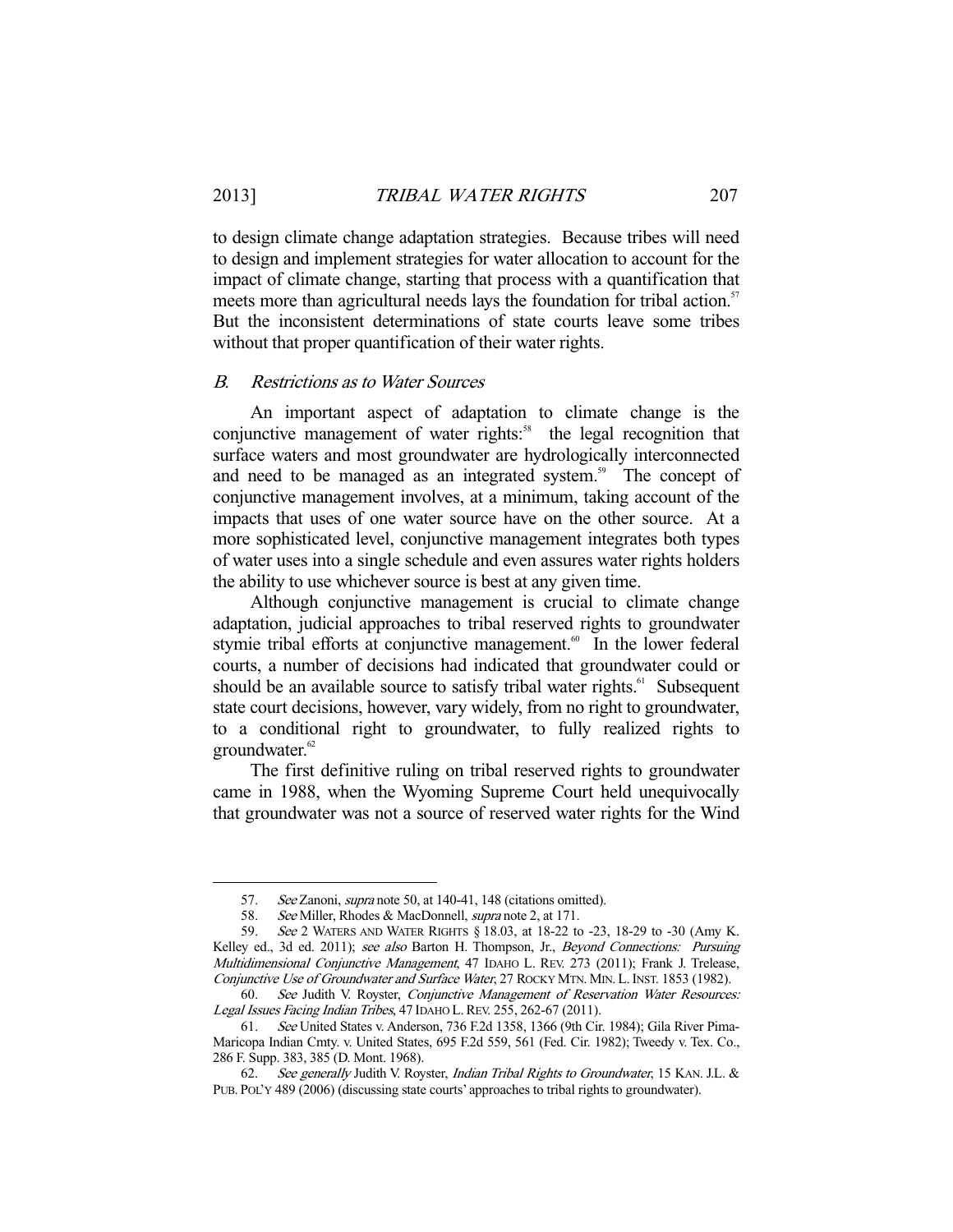River Tribes.<sup>63</sup> A decade later, the Arizona Supreme Court expressly rejected Wyoming's approach, holding that the important issue was not surface water versus groundwater, but whether the water was necessary to fulfill the purposes for which the reservation had been set aside.<sup>64</sup> But the Arizona court nonetheless found only a conditional right to groundwater, determining that a tribal right to groundwater would exist only "where other waters are inadequate to accomplish the purpose of a reservation."<sup>65</sup> The Montana Supreme Court, by contrast, subsequently ruled that tribal water rights should be extended to groundwater on the same basis as surface waters.<sup>66</sup>

 Negotiated water settlements similarly take a variety of approaches to tribal rights to groundwater. Several settlements adopt the Montana approach, providing that the tribal water right may be satisfied from either surface waters or hydrologically connected groundwater.<sup>67</sup> At least one is more consistent with the Arizona approach, confining tribal groundwater use to augmentation water in times of shortage.<sup>68</sup> Other settlements contain provisions that relegate tribal use of groundwater sources as secondary to use of surface water sources. For example, one settlement limits groundwater use to domestic and livestock purposes,<sup>69</sup>

 <sup>63.</sup> Big Horn I, 753 P.2d 76, 100 (Wyo. 1988), aff'd, Wyoming v. United States, 492 U.S. 406 (1989); see also Pyramid Lake Paiute Tribe of Indians v. Ricci, 245 P.3d 1145, 1147-49 (Nev. 2010) (refusing to reopen a 1944 federal water decree to allow a claim for additional rights to groundwater).

 <sup>64.</sup> Gila River I, 989 P.2d 739, 747 (Ariz. 1999).

 <sup>65.</sup> Id. at 748.

 <sup>66.</sup> Confederated Salish & Kootenai Tribes of the Flathead Reservation v. Stults, 59 P.3d 1093, 1099 (Mont. 2002); see also United States v. Wash. Dep't of Ecology, 375 F. Supp. 2d 1050, 1058, 1068-70 (W.D. Wash. 2005), order vacated, United States ex rel. Lummi Indian Nation v. Wash. Dep't of Ecology, No. C01-00472, 2007 WL 4190400 (W.D. Wash. Nov. 20, 2007), aff'd, United States ex rel. Lummi v. Dawson, 328 F. App'x 462 (2009). The district court order, vacated after the parties reached a settlement, held that tribal reserved rights "extend to groundwater." Wash. Dep't of Ecology, 375 F. Supp. 2d at 1058.

<sup>67.</sup> See Consent Decree ¶ 3 & Attachment 4, *In re* SRBA, No. 39576 (Idaho Dist. Ct, 5th Jud. Dist. Jan. 30, 2007), http://www.srba.state.id.us/nezperce.htm (agreement ratified by Snake River Water Rights Act of 2004, Pub. L. No. 108-447, 118 Stat. 3431); Confederated Tribes of the Warm Springs Reservation Water Rights Settlement Agreement, art. IV § B.3-4, art. V § A.2 (Nov. 17, 1997); JON C. HARE, INDIAN WATER RIGHTS: AN ANALYSIS OF CURRENT AND PENDING INDIAN WATER RIGHTS SETTLEMENTS pt. IV, § 7 (1996) (analyzing Northern Cheyenne compact; compact was ratified by Northern Cheyenne Indian Reserved Water Rights Settlement Act of 1992, Pub. L. No. 102-374, 106 Stat. 1186).

<sup>68.</sup> See HARE, supra note 67, pt. IV, § 4 (Fort Hall Agreement, ratified by Fort Hall Indian Water Rights Act of 1990, Pub. L. No. 101-602, 104 Stat. 3059).

 <sup>69.</sup> See PETER W. SLY, RESERVED WATER RIGHTS SETTLEMENT MANUAL 29 (1988) (Colorado Ute settlement).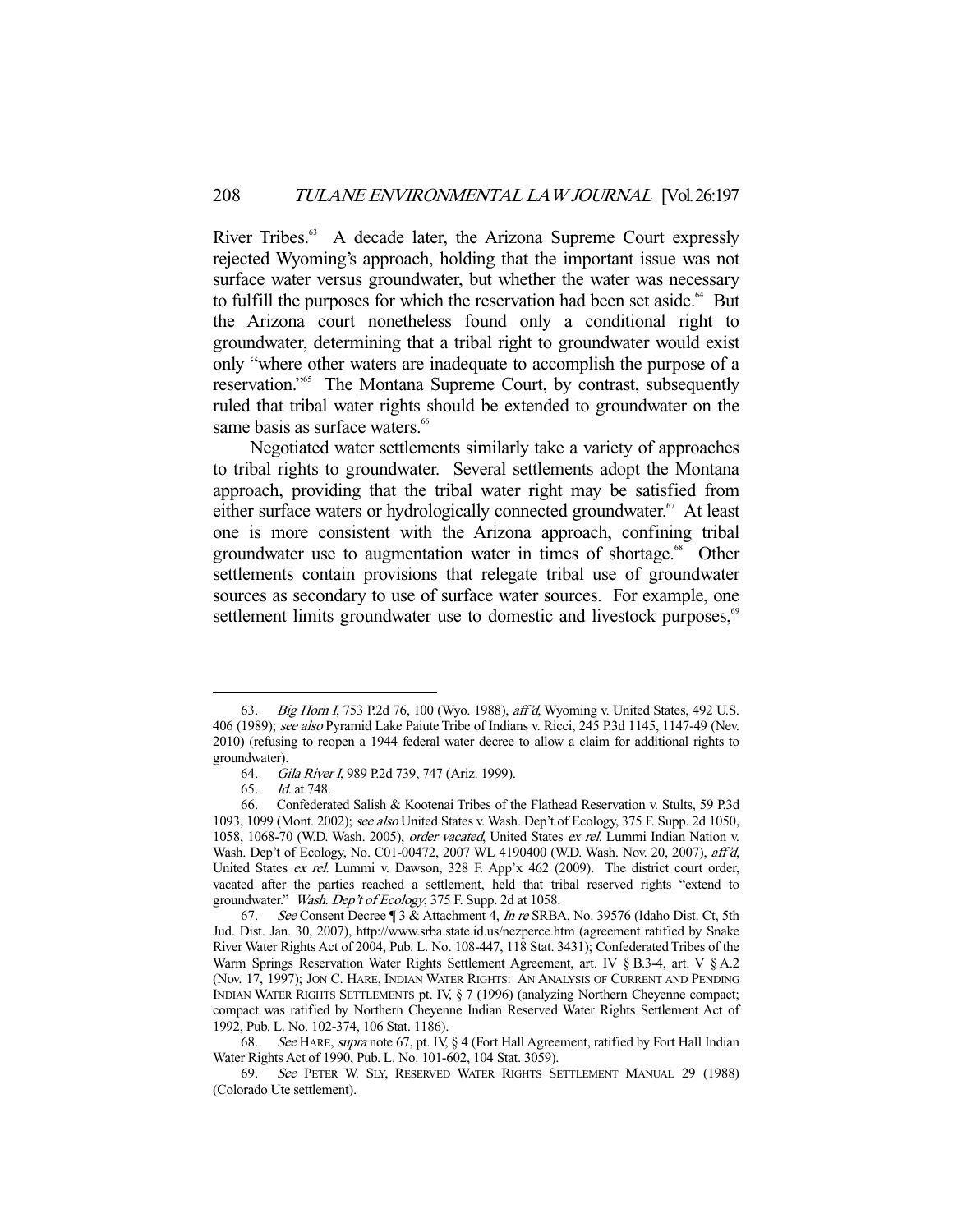while another provides that groundwater withdrawals may not deplete the connected stream system.<sup>70</sup>

 Although the water settlement acts vary as significantly as the state court decisions, the settlements have an adaptation aspect that the judicial decisions do not. In both situations, tribes with surface water rights only, and in some circumstances those with conditional rights, are not able to access and use the groundwater beneath their reservations. The right to use that groundwater will, instead, be granted by the state under principles of state water law. This inability to coordinate the two sources, to engage in conjunctive management, makes it far more difficult for tribes to devise adaptation strategies in response to climate change effects on water resources. But in the case of negotiated settlements, the settling tribe has, at least theoretically, considered the groundwater issue and chosen whether to bargain for full groundwater rights or to accept a more limited groundwater right in exchange for other considerations. The settlement, in other words, is adapted to the needs of the parties.

 The variance in state court decisions, on the other hand, is not due to the particular needs of the parties, but to inconsistent applications of federal law. Under the Winters doctrine, water is impliedly reserved to fulfill the purposes of the reservation.<sup>71</sup> Although the *Winters* case itself concerned rights to the water of the Milk River, nothing in that decision limited its reasoning to surface waters.<sup>72</sup> Nor did anything in that decision limit subsequent federal rulings. To the contrary, federal courts uniformly indicated that groundwater should be an available source of *Winters* rights.<sup>73</sup> When state courts began to decide the issue, they offered no reasoning for eliminating or conditioning the tribal reserved right to groundwater. The Wyoming Supreme Court simply stated that it did not wish to be the first court to overtly hold in favor of such a right.<sup>74</sup> The Arizona Supreme Court ably critiqued Wyoming's approach, but then abruptly and without explanation held that groundwater would be available only if surface waters were inadequate.<sup>75</sup> Only the Montana Supreme Court recognized that "the only federal authority which has

 <sup>70.</sup> See HARE, supra note 67, pt. IV, § 6 (Jicarilla Apache Tribe Settlement, ratified by Jicarilla Apache Tribe Water Rights Settlement Act of 1992, Pub. L. No. 102-441, 106 Stat. 2237).

 <sup>71.</sup> COHEN'S HANDBOOK, supra note 30, § 19.02.

 <sup>72.</sup> Winters v. United States, 207 U.S. 564, 565 (1908); Confederated Salish & Kootenai Tribes of the Flathead Reservation v. Stults, 59 P.3d 1093, 1098-99 (Mont. 2002).

 <sup>73.</sup> United States v. Cappaert, 508 F.2d 313, 317 (9th Cir. 1974) (citations omitted); Tweedy v. Tex. Co., 286 F. Supp. 383, 385 (D. Mont. 1968).

<sup>74.</sup> Big Horn I, 753 P.2d 76, 99-100 (Wyo. 1988), aff'd, Wyoming v. United States, 492 U.S. 406 (1989).

 <sup>75.</sup> Gila River I, 989 P.2d 739, 745-48 (Ariz. 1999).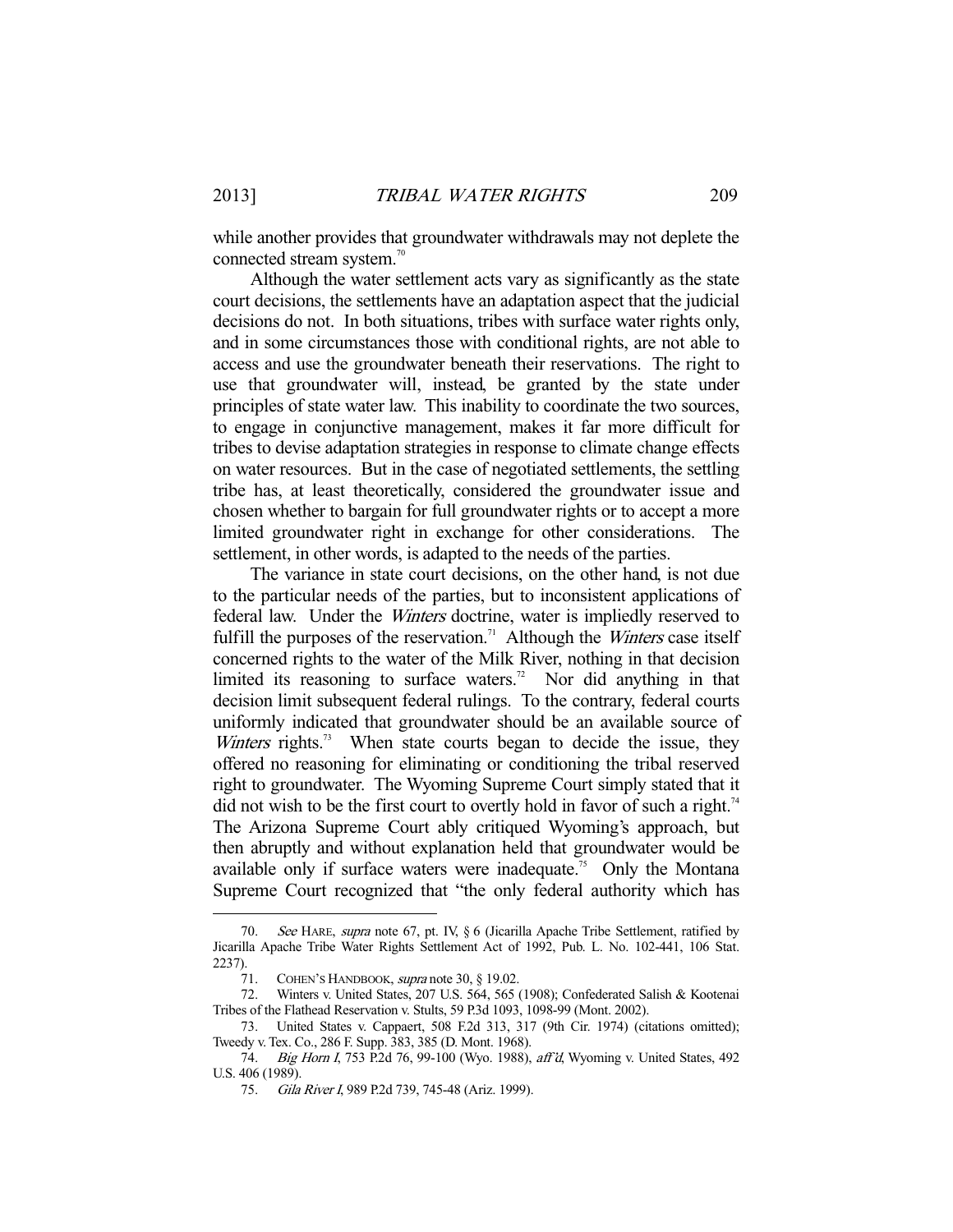been cited to this Court by either party supports the conclusion that there is no distinction between surface water and groundwater for purposes of determining what water rights are reserved because those rights are necessary to the purpose of an Indian reservation."76

 As with the question of quantifying tribal water rights, the groundwater determinations vary considerably. Some state courts scrupulously follow federal law, while others condition the federal approach without explanation, or even appear to disregard federal decisions entirely.<sup>77</sup> In these latter decisions, tribes are restricted in their access to the groundwater beneath their reservations and consequently in their ability to design adaptation strategies based on conjunctive management.

## C. Restrictions as to Use

 A prime adaptation strategy for water resources is the flexibility to put the water to use in ways that best benefit the reservation community. As one scholar notes, water allocation decisions, along with those concerning land use, "are likely to be the hottest of hot button issues as climate change effects take hold over the landscape."78 A tribe's ability to shift water from agricultural use to instream flows, for example, may be central to the tribe's ability to respond to climate change pressures on water resources.

In *Arizona I*, the Supreme Court approved the use of practicably irrigable acreage to measure the water rights of the lower Colorado River tribes involved,<sup>79</sup> but specifically noted that PIA was merely a measure of quantity. Nothing in the PIA standard for quantification, the Court stated, was to "constitute a restriction of the usage of [the water rights] to irrigation or other agricultural application."<sup>80</sup> In other words, the tribes could use their water for any purpose the tribe determined. With the exception of a water right specifically decreed for instream flow to protect fisheries,<sup>81</sup> federal courts have agreed that tribes determine the

 <sup>76.</sup> Confederated Salish, 59 P.3d at 1098.

<sup>77.</sup> Gila River I, 989 P.2d at 748; Confederated Salish, 59 P.3d at 1098-99; Big Horn I, 753 P.2d at 100.

<sup>78.</sup> Ruhl, *supra* note 8, at 402.

 <sup>79.</sup> Arizona I, 373 U.S. 546, 600-01 (1963).

<sup>80.</sup> Arizona v. California (Arizona II), 439 U.S. 419, 422 (1979).

 <sup>81.</sup> See United States v. Adair, 723 F.2d 1394, 1410-11 (9th Cir. 1983). An instream flow right is a nonconsumptive right to water and may not be transferred to a consumptive use. It is not so much a right to use the water, as the right to prevent others from drawing down the stream below a certain water level. *Id.* at 1411.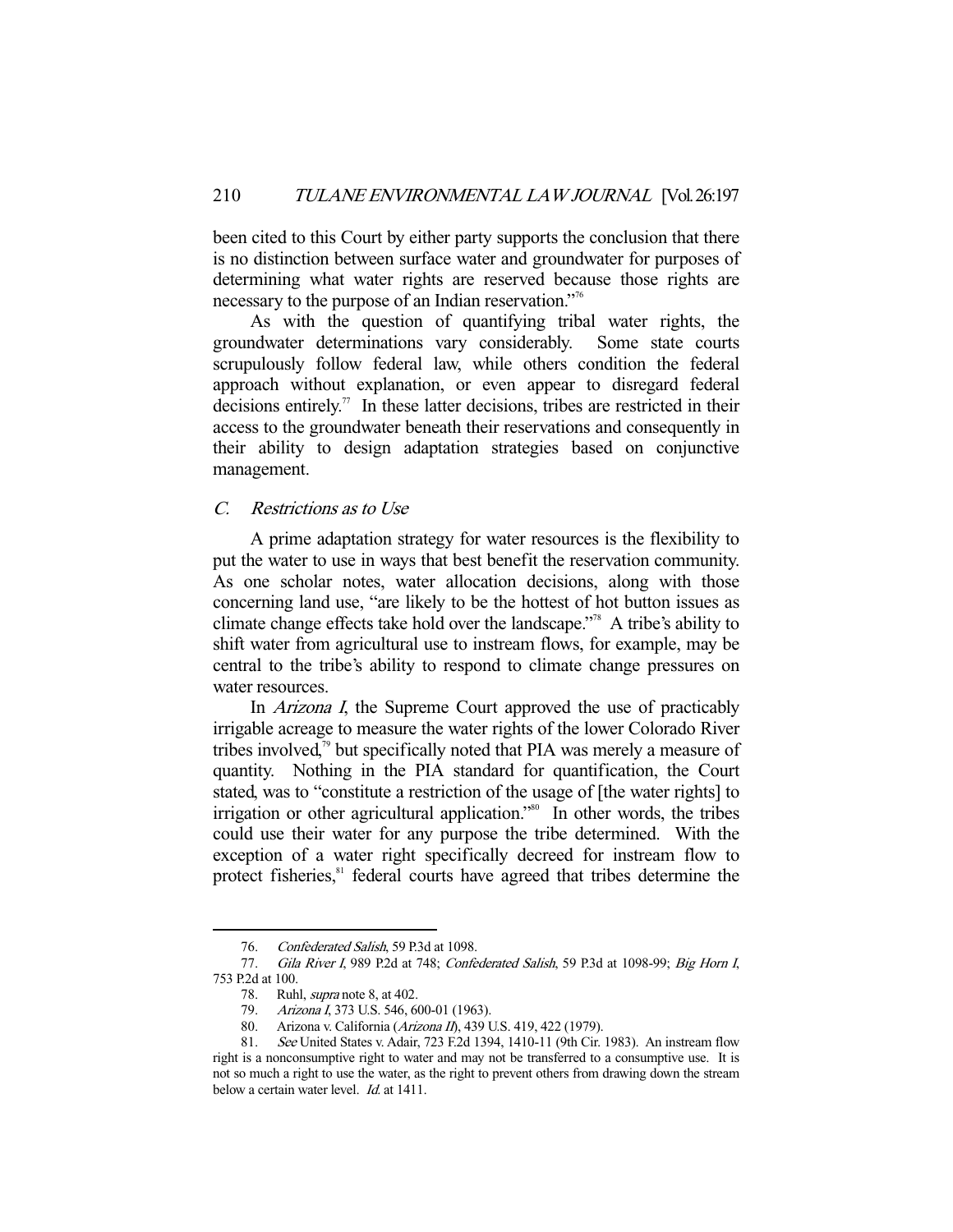uses to which their reserved water rights are dedicated.<sup>82</sup> As the Ninth Circuit noted, "[P]ermitting the Indians to determine how to use reserved water is consistent with the general purpose for the creation of an Indian reservation—providing a homeland for the survival and growth of the Indians and their way of life."83

 Once litigation moved to the state courts under the McCarran Amendment, however, variable standards appeared. The Wyoming Supreme Court, which awarded the Wind River Tribes a quantity of water based on PIA, barred the tribes from dedicating a portion of their unused PIA water to an instream flow.<sup>84</sup> The three justices in the majority each wrote separately to offer distinct rationales: one argued that the tribes could use their water for agricultural and subsumed uses only, $\delta$ <sup>85</sup> a second that the tribes could not devote water to an instream flow because that use was prohibited by state law,<sup>86</sup> and the third that the tribes could only change the use of their water right after they had put it to agricultural use. $87$  None of the justices in the majority addressed the fact that the Supreme Court had expressly rejected any connection between an agricultural quantification and restriction to agricultural use.

 By contrast to Wyoming, state courts that properly apply federal standards to determine the purposes of Indian reservations and the quantification of the tribal water right also do not restrict tribes' use of the water. The Arizona Supreme Court, which found a homeland purpose, indicated that tribes retained decision-making authority concerning the uses of their water rights.<sup>88</sup> The court based its reasoning on simple fairness, noting that no other water rights users are confined to nineteenth century uses and that "nothing should prevent tribes from diversifying their economies if they so choose and are reasonably able to  $\sigma$  so."<sup>89</sup>

 Flexibility in the use of water rights is sufficiently important that tribes routinely preserve it in negotiated settlements. A significant number of water settlement acts provide that tribes may use their water for any purpose<sup>90</sup> or specify allowable purposes in addition to agriculture,

 <sup>82.</sup> Colville Confederated Tribes v. Walton, 647 F.2d 42, 48-49 (9th Cir. 1981).

 <sup>83.</sup> Id. at 49.

<sup>84.</sup> In re Gen. Adjudication of All Rights To Use Water in the Big Horn River Sys. (Big Horn II), P.2d 273, 278 (Wyo. 1992).

<sup>85.</sup> *Id.* at 278 (Macy, J., delivering the opinion of the court).

<sup>86.</sup> Id. at 284 (Thomas, J., concurring).

<sup>87.</sup> Id. at 285-86 (Cardine, J., concurring).

 <sup>88.</sup> Gila River II, 35 P.3d 68, 76 (Ariz. 2001) (en banc).

 <sup>89.</sup> Id.

 <sup>90.</sup> See, e.g., White Mountain Apache Tribe Water Rights Quantification Act of 2010,

Pub. L. No. 111-291, § 306(a)(5), 124 Stat. 3064; Soboba Band of Luiseño Indians Settlement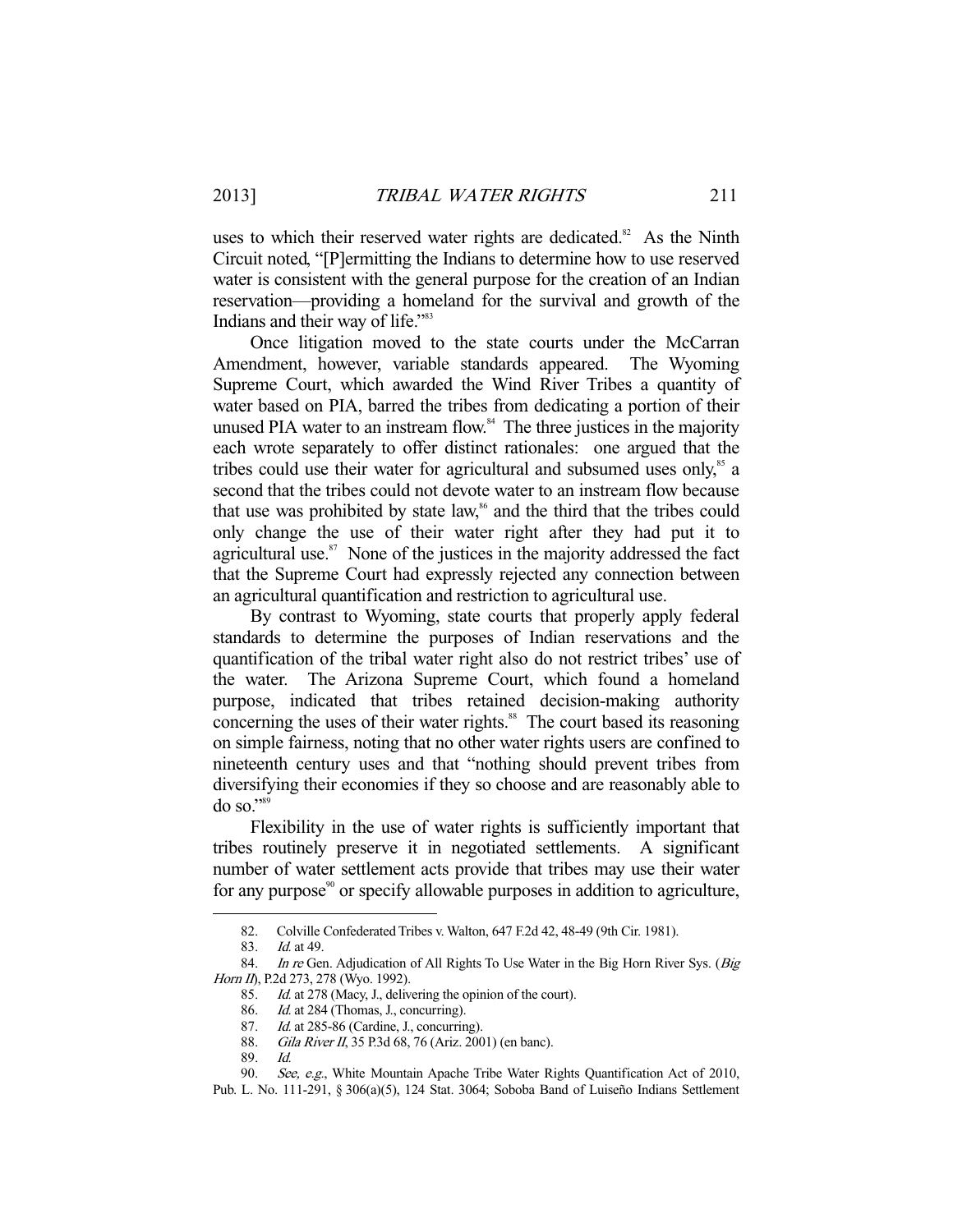such as municipal, industrial, recreational, and cultural uses.<sup>91</sup> Several settlement acts expressly provide that instream flows are allowable uses of tribal water rights.<sup>92</sup>

 Tribes' ability to decide how to use their reserved water rights may be the central aspect necessary for tribal adaptation strategies. A tribe that may only use its water right for irrigation and related purposes, such as household use and livestock watering, is unable to design or implement water allocation and management strategies in response to the impacts of climate change.

## D. Bringing Federal Law back into Adjudications

 State courts that determine tribal reserved rights as part of general stream adjudications thus vary considerably in their applications of federal law principles. Some state courts closely follow federal law; others depart in significant and substantial ways. In some part, this is structural to state court adjudication: state judges are generally elected and often subject to great pressure in water rights adjudications.<sup>93</sup> But regardless of the reason, the fact is that the "initial determination [of forum] may prove to be dispositive of the resulting water rights adjudication."<sup>9</sup>

 Not only do state court decisions often depart from federal principles, but when they do, they generally do so in ways that impede tribes' ability to adapt to climate change.<sup>95</sup> State courts may limit the purposes of reservations and thus the quantity of water to which a tribe is entitled.<sup>96</sup> State courts may deny tribes full access, or even any access, to the groundwater of their reservations.<sup>97</sup> And state courts may limit what

Act of 2008, Pub. L. No. 110-297, § 9(b)(1), 122 Stat. 2975; Northern Cheyenne Indian Reserved Water Rights Settlement Act of 1992, Pub. L. No. 102-374, § 9(a)(1), 106 Stat. 1186.

<sup>91.</sup> See, e.g., Snake River Water Rights Act of 2004, Pub. L. No. 108-447, § 7(b)(1)(A), 118 Stat. 2809; Yavapai-Prescott Indian Tribe Water Rights Settlement Act of 1994, Pub. L. No. 103-434, § 102(a)(8), 108 Stat. 4526.

<sup>92.</sup> See, e.g., Zuni Indian Tribe Water Rights Settlement Act of 2003, Pub. L. No. 108-34, § 8(b)(1)(E), 117 Stat. 782; Fort Hall Indian Water Rights Act of 1990, Pub. L. No. 101-602, § 6(c), 104 Stat. 3059.

<sup>93.</sup> Stephen M. Feldman, The Supreme Court's New Sovereign Immunity Doctrine and the McCarran Amendment: Toward Ending State Adjudication of Indian Water Rights, 18 HARV. ENVTL. L.REV. 433, 449-50 (1994) (citations omitted).

<sup>94.</sup> *Id.* at 434 (citations omitted); see also Blumm, Becker & Smith, supra note 43, at 1161 (noting that state courts are "hostile forums" for the adjudication of tribal reserved rights).

<sup>95.</sup> See Big Horn I, 753 P.2d 76 (Wyo. 1988), aff'd, Wyoming v. United States, 492 U.S. 406 (1989); Big Horn II, 835 P.2d 273 (Wyo. 1992); Gila River I, 989 P.2d 739 (Ariz. 1999).

<sup>96.</sup> See, e.g., Big Horn I, 753 P.2d at 98-100.

<sup>97.</sup> See, e.g., id. at 99-100; Gila River I, 989 P.2d at 747.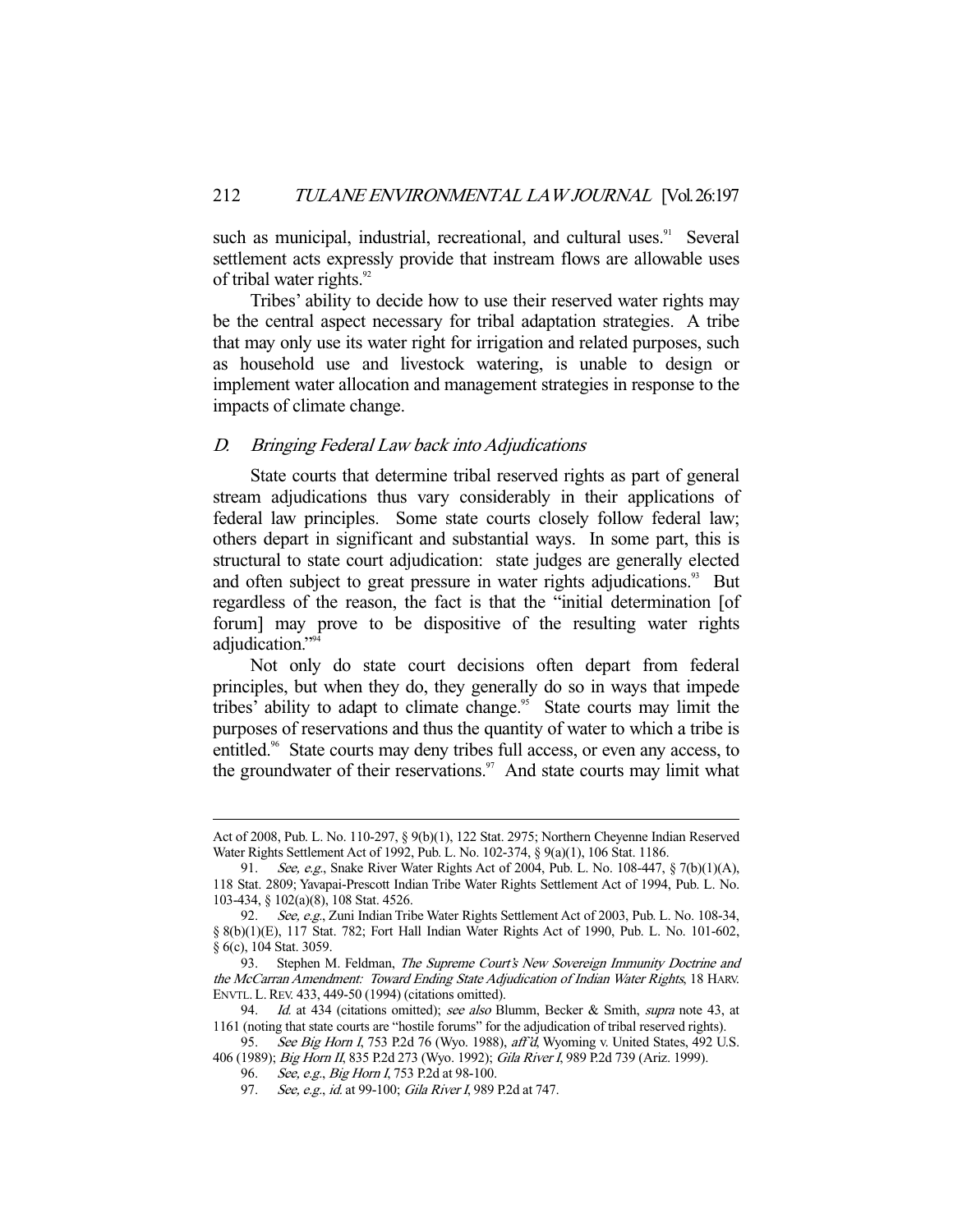uses tribes can make of their water rights.<sup>98</sup> All of these misapplications of federal law are antiadaptive.

 One option to resolve the issue is for state courts to do what the Supreme Court admonished them to do: "follow federal law."<sup>99</sup> But that directive has not been followed in many state court proceedings. The other option, then, is to allow tribal reserved rights determinations to proceed in federal court. One author has advocated eliminating state courts' authority to hear tribal reserved rights altogether and making federal courts the "exclusive forum" for the adjudication of tribal water rights.100 A more moderate proposal, however, would achieve the same results for tribes of helping assure them a forum that would apply federal law. And that is that tribes should have the option of choosing federal court over a general stream adjudication.<sup>101</sup>

 First, an Indian tribe now has the right to bring suit in federal court to assert its water rights. In the McCarran Amendment cases, the Court was clear that federal courts retain jurisdiction to hear reserved rights cases, despite the abstention doctrine.102 If the tribe, or the United States on its behalf, brings suit in federal court to determine tribal water rights, the federal court should retain jurisdiction unless the tribe chooses to have the issues determined as part of a general stream adjudication. Express tribal consent should be required for federal abstention in favor of a state general stream adjudication.

 Second, tribal reserved rights issues should be removable to federal court from a state general stream adjudication. In announcing the abstention doctrine in favor of general stream adjudications, the Court noted that the McCarran Amendment was designed to avoid "piecemeal adjudication of water rights in a river system."<sup>103</sup> In fact, however, state general stream adjudications do not proceed in one huge undifferentiated lawsuit. Instead, as a practical matter, tribal reserved rights issues are litigated and decided separately from other issues.<sup>104</sup> If they can be determined separately by state courts and then integrated into the final schedule of rights, there is no reason why they cannot be determined separately by federal courts and then integrated with state law rights as

<sup>98.</sup> See, e.g., Big Horn II, 835 P.2d at 278.<br>99. Arizona v. San Carlos Apache Tribe, 4

 <sup>99.</sup> Arizona v. San Carlos Apache Tribe, 463 U.S. 545, 571 (1983).

 <sup>100.</sup> Feldman, supra note 93, at 435.

<sup>101.</sup> See Judith V. Royster, *Indian Water and the Federal Trust: Some Proposals for* Federal Action, 46 NAT. RESOURCES J. 375, 389-91 (2006).

 <sup>102.</sup> Colo. River Water Conservation Dist. v. United States, 424 U.S. 800, 807-09 (1976).

 <sup>103.</sup> Id. at 819.

<sup>104.</sup> See, e.g., Gila River II, 35 P.3d 68, 70-71 (Ariz. 2001) (en banc); Big Horn I, 753 P.2d

<sup>76, 185 (</sup>Wyo. 1988), aff'd, Wyoming v. United States, 492 U.S. 406 (1989).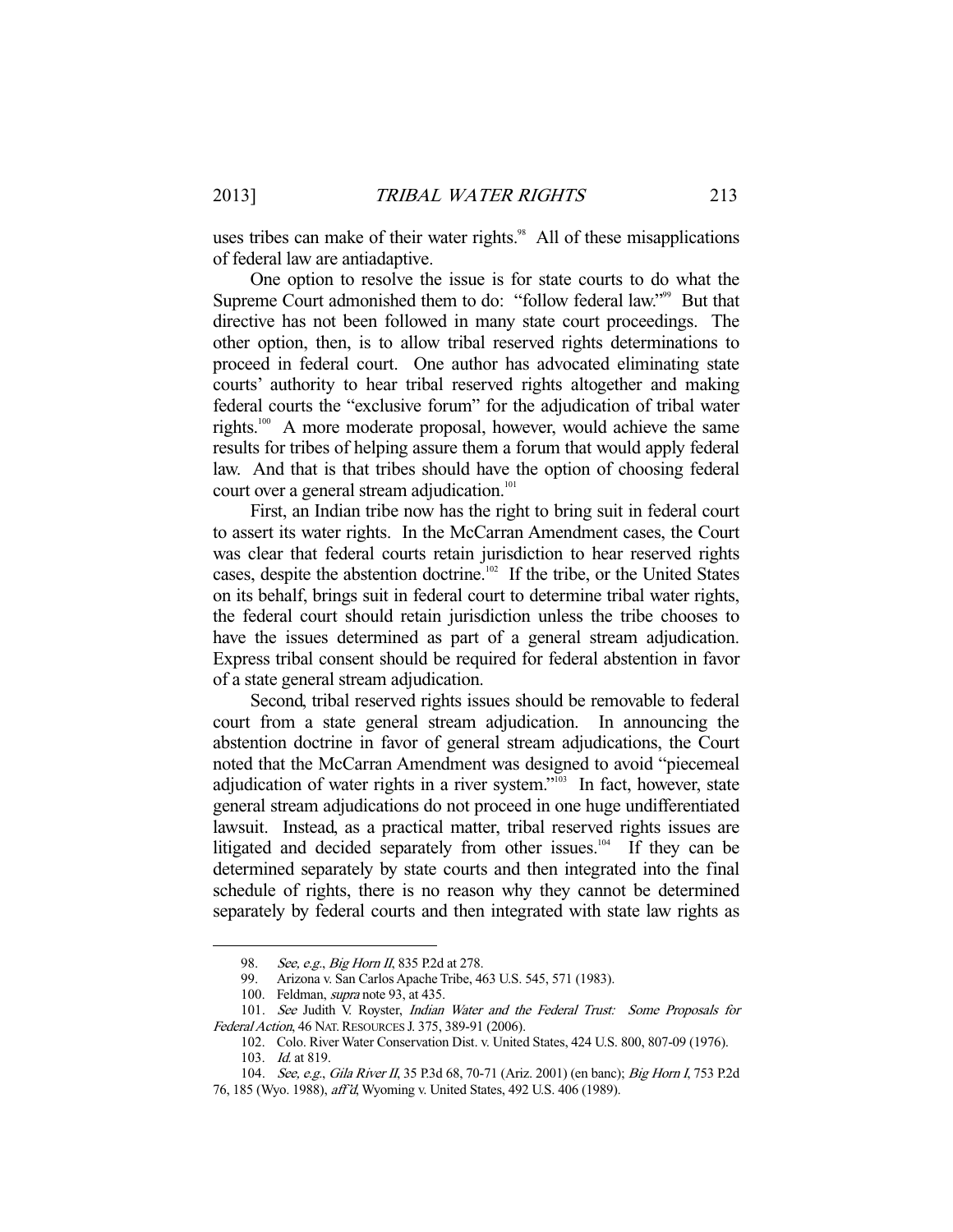well. Neither is more "piecemeal" than the other. As a result, both the tribes and the United States, upon the written request of the tribe involved, should be authorized to remove the tribal reserved rights issues to federal court.

 Having tribal water rights resolved in federal court will not, of course, be a panacea. But in the course of tribal water rights adjudications over several decades, federal courts have been more amenable to applying federal law principles to their reserved rights determinations.<sup>105</sup> State courts have been inconsistent.<sup>106</sup> Tribes are not only entitled to federal-law determinations of their water rights under Supreme Court precedent, but to a forum that will conscientiously apply federal law to the resolution of those rights. Keeping the flexibility for tribes to participate in state general stream adjudications if they wish, or file in federal court or remove to federal court the federal issue of tribal reserved rights, helps assure the proper consideration and application of federal law.

## III. RESTRICTIONS ON TRIBAL WATER CODES

-

 Overcoming the adjudicative barriers to tribal adaptive strategies is crucial. But what if a tribe has a homeland water right, including groundwater, and free determination of the purposes to which to put that water? The tribe still needs a legislative or administrative process to administer those water rights. The tribe needs a water code: that is, a system for determining priorities of use, monitoring water uses, and addressing violations.<sup>107</sup> A water code not only places decision making over tribal water resources with the tribe, but can incorporate the flexibility necessary to allow the tribe to adapt its water rights to climate change factors.

 For many tribes, enacting a water code is a matter only of legislative will and tribal priorities.<sup>108</sup> For others, however, federal policy stands as an impediment. Any tribe whose constitution requires secretarial approval of tribal laws must have its tribal water code approved by the Secretary of the Interior. And the Secretary imposed a moratorium in

<sup>105.</sup> See, e.g., United States v. Cappaert, 508 F.2d 313, 320-21 (9th Cir. 1974); Tweedy v. Tex. Co., 286 F. Supp. 383, 385 & n.3 (D. Mont. 1968).

<sup>106.</sup> Gila River II, 989 P.2d at 748; Confederated Salish & Kootenai Tribes of the Flathead Reservation v. Stults, 59 P.3d 1093, 1099 (Mont. 2002); Big Horn I, 753 P.2d at 100.

<sup>107.</sup> See generally Thomas W. Clayton, The Policy Choices Tribes Face When Deciding Whether To Enact a Water Code, 17 AM. INDIAN L. REV. 523, 563-87 (1992) (discussing the reasons for enacting a code, the realities faced when administering one, and the options available to different tribes).

<sup>108.</sup> See, e.g., NAVAJO NATION WATER CODE ANN. tit. 22, §§ 1101-2405 (1984).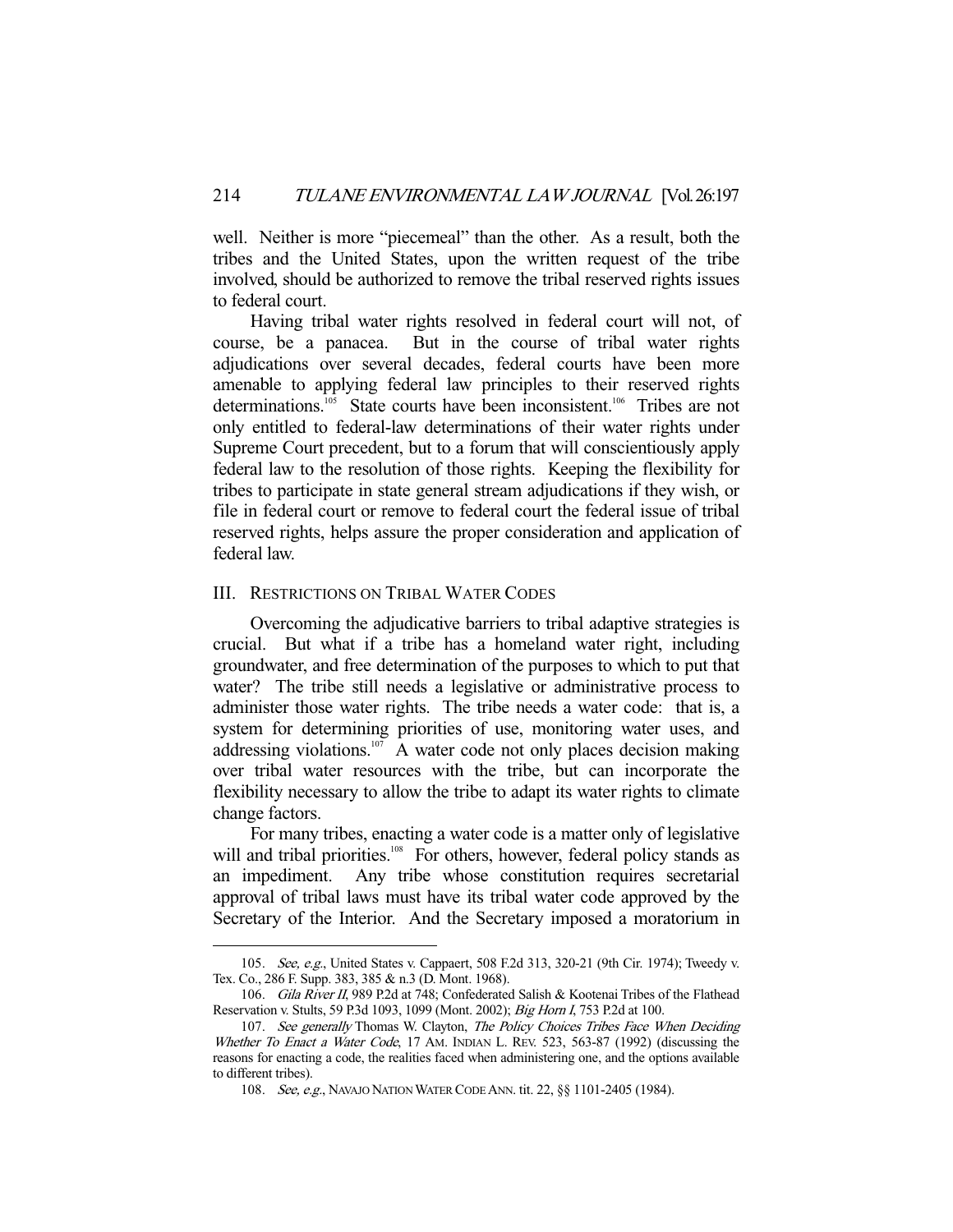1975 on the approval of any law that "purports to regulate the use of water."<sup>109</sup> That moratorium was issued pending departmental regulations, but because no regulations were ever promulgated, tribes subject to the secretarial approval provision remain frustrated in their ability to adopt a water code.

 As with the importance of groundwater and unfettered choice of use, the importance of water codes is illustrated by their inclusion in negotiated water settlements. One-third of the twenty-seven water settlement acts contain specific provisions for tribal water codes.<sup>110</sup> In recognition that tribes are in the best position to determine how to use and allocate their water resources, only a few of those acts require secretarial approval of the water codes.<sup>111</sup>

 The recommendation for addressing this restriction on tribes' ability to engage in adaptive strategies is simple. The outdated moratorium should be lifted. The Department of the Interior should be working with tribes interested in developing water codes, encouraging their development rather than placing barriers in the path of effective water regulation. At present, only those tribes that do not require secretarial approval of tribal laws and those tribes with specific authorization in their settlement acts are freely able to take advantage of the adaptive capabilities of water codes.

#### IV. RESTRICTIONS ON WATER MARKETING

 Water marketing, the voluntary transfer of water use from one party to another, has gained considerable traction in western states as an important means of reallocating water from lower-value uses to highervalue uses.<sup>112</sup> Scholars have long advocated tribal water marketing as a means for tribes to capture the economic benefit of their unused water

<sup>109.</sup> See Steven J. Shupe, Water in Indian Country: From Paper Rights to a Managed Resource, 57 U. COLO. L. REV. 561, 579-81 (1986); see also David H. Getches, Management and Marketing of Indian Water: From Conflict to Pragmatism, 58 U. COLO. L. REV. 515, 527 (1988).

 <sup>110.</sup> See, e.g., White Mountain Apache Tribe Water Rights Quantification Act of 2010, Pub. L. No. 111-291, § 305(e), 124 Stat. 3064; Snake River Water Rights Act of 2004, Pub. L. No. 108-447, tit. X, § 7(b), 118 Stat. 2809; Yavapai—Prescott Indian Tribe Water Rights Settlement Act of 1994, Pub. L. No. 103-434, § 111(c), 108 Stat. 4526.

 <sup>111.</sup> See Shoshone-Paiute Tribes of the Duck Valley Reservation Water Rights Settlement Act of 2009, Pub. L. No. 111-11, § 10805(b)(1), 123 Stat. 991; Zuni Indian Tribe Water Rights Settlement Act of 2003, Pub. L. No. 108-34, § 8(b)(1)(F)(i), 117 Stat. 782.

<sup>112.</sup> Robert Glennon, Water Scarcity, Marketing, and Privatization, 83 TEX. L. REV. 1873, 1884 (2005).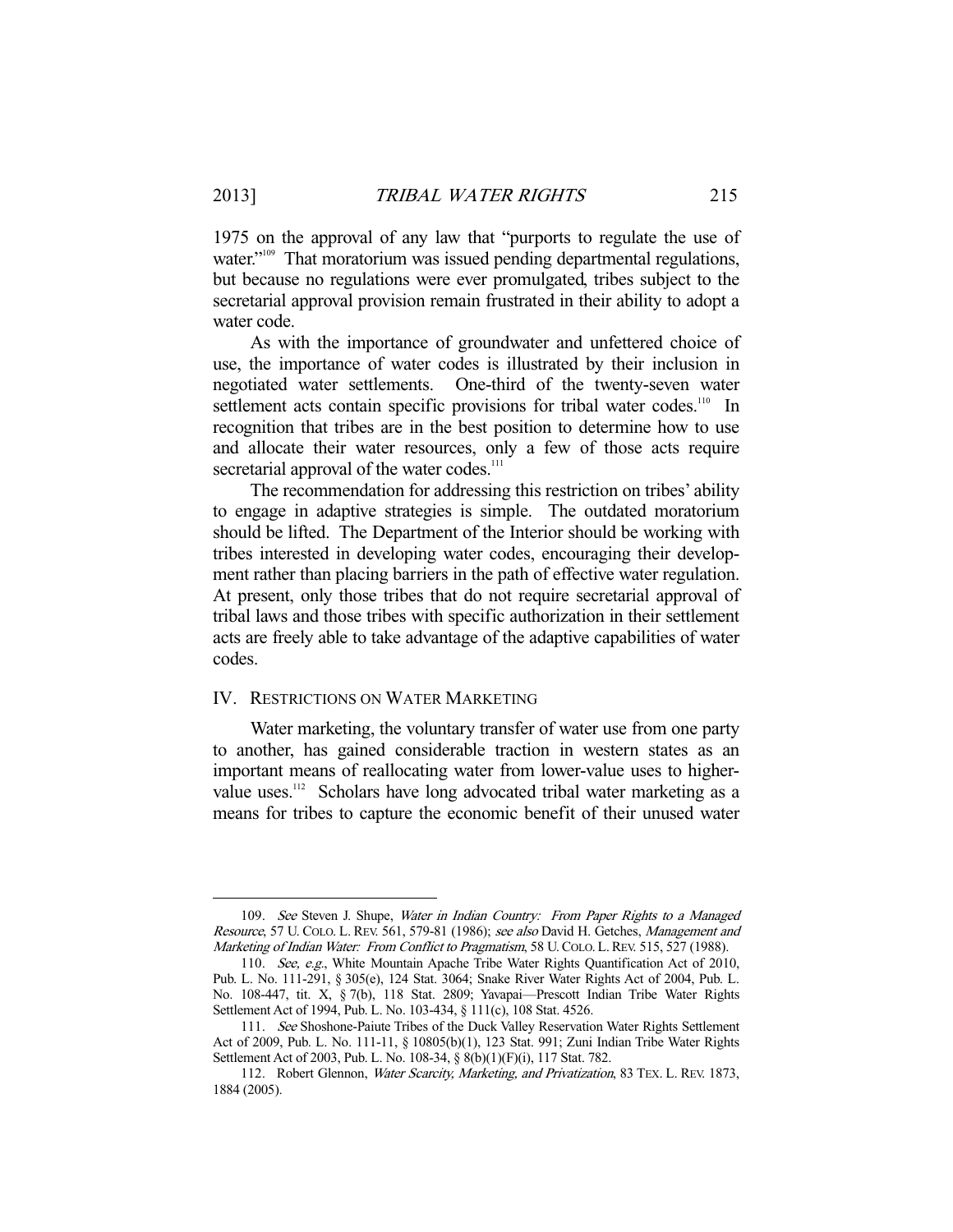rights,113 but water marketing may also provide tribes with a means of adapting to the effects of climate change on their water resources.

Water markets may be "particularly well suited" as adaptation strategies for climate change, because of "their flexibility, decentralized nature, and ability to create and harness economic incentives."114 Water marketing may involve a straight lease of the water right in whole or in part,<sup>115</sup> but may also include more creative options to meet particular needs. Steven Shupe identified a number of these options, including a dry-year arrangement where water is leased during drought years only, financing for water project improvements in exchange for the water conserved by the improvements, and an exchange of water rights where one party is willing to pay to obtain a supply that is of higher quality or easier to transport or otherwise better suited to particular needs.<sup>116</sup> A potential alternative to water marketing is a deferral agreement, under which the tribe agrees to forego the use of its water rights in exchange for payments. Although a few tribes have entered into these agreements,<sup>117</sup> the late Dean David Getches has argued that they are de facto leases and thus subject to the same constraints as water markets.<sup>118</sup>

 Indian tribes face a formidable federal restriction on their ability to participate in water markets. Under the Nonintercourse Act, which prohibits any "purchase, grant, lease, or other conveyance of lands, or of any title or claim thereto" without federal consent, tribal marketing of water rights is likely subject to congressional authorization.<sup>119</sup> Although Congress has freely authorized the lease and other encumbrance of tribal natural resources such as minerals, timber, and grazing lands, it has never enacted a general authorization to market tribal water rights. In the

<sup>113.</sup> See Steven J. Shupe, *Indian Tribes in the Water Marketing Arena*, 15 AM. INDIAN L. REV. 185 (1990); Getches, supra note 109.

<sup>114.</sup> Jonathan H. Adler, Water Marketing as an Adaptive Response to the Threat of Climate Change, 31 HAMLINE L. REV. 729, 732 (2008); see also Miller, Rhodes & MacDonnell, supra note 2, at 172-73 (citations omitted); cf. Miller, supra note 1, at 412 (citations omitted) (arguing that the pro-market views "are valid to a point, but they typically fail to consider the fact that considerable transaction costs may be required for efficient water market transactions").

 <sup>115.</sup> In the nontribal context, water marketing generally means the sale of water rights from one user to another. In the tribal context, however, tribes would market the water and not the water right; that is, tribes would remain the owners of the right to the water and lease the use of the water to others. See Shupe, supra note 113, at 187-90 (citations omitted) (discussing the difference between selling and leasing water rights).

 <sup>116.</sup> Id. at 190-92 (citations omitted).

 <sup>117.</sup> See Getches, supra note 109, at 546-57 (citations omitted); Robert H. Abrams, The Big Horn Indian Water Rights Adjudication: A Battle for the Legal Imagination, 43 OKLA. L. REV. 71, 74 (1990) (citations omitted). No federal court, however, has ruled on whether such agreements are subject to federal approval.

 <sup>118.</sup> Getches, supra note 109, at 546 (citations omitted).

 <sup>119. 25</sup> U.S.C. § 177 (2006); Getches, supra note 109, at 546 n.162.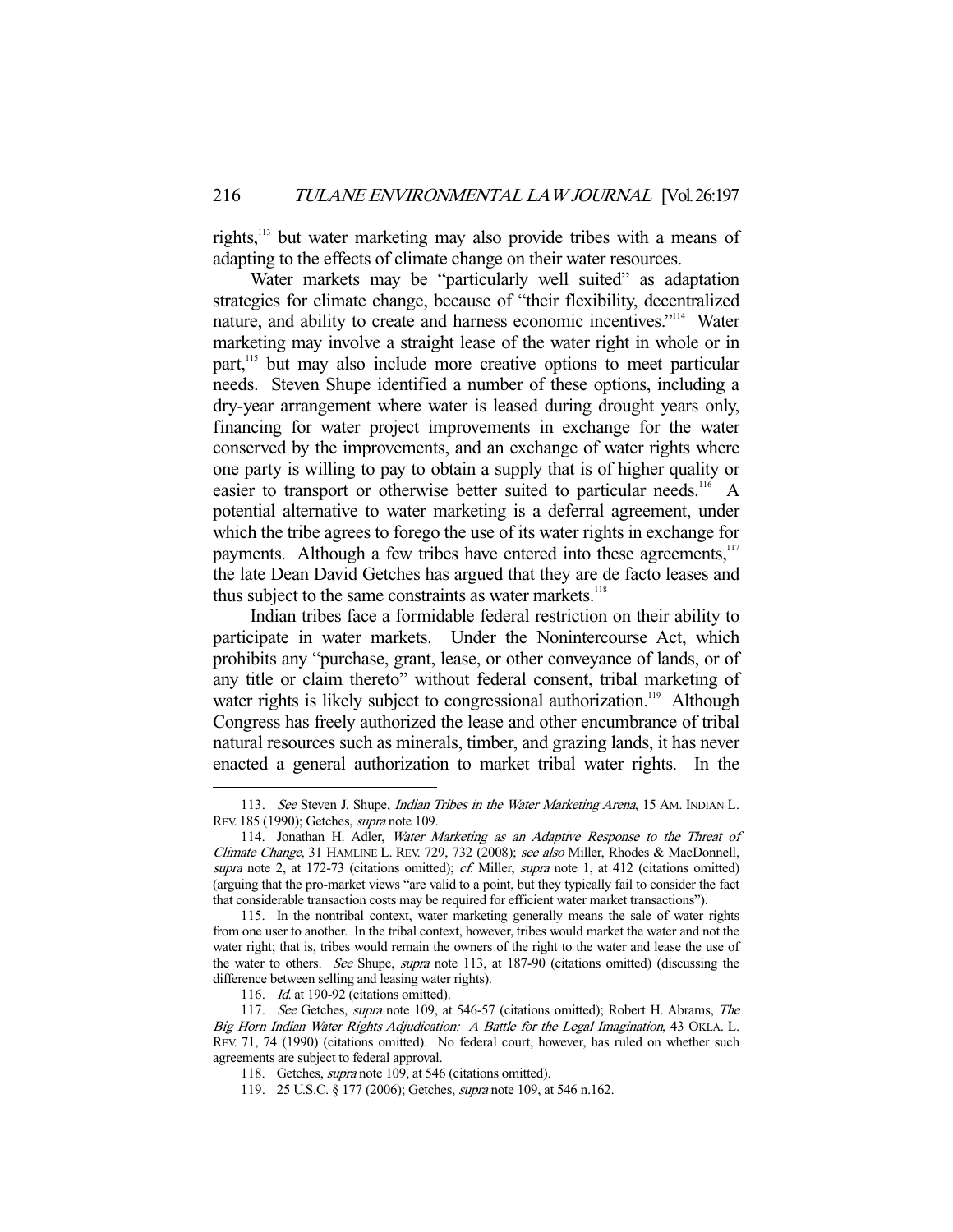absence of that statutory authority, it appears that tribes do not have authority to lease their water rights apart from the land<sup>120</sup> and that the Secretary of the Interior lacks the authority to approve such a lease.

 Congress has approved water marketing for specific tribes, however. Most of the water settlement acts contain provisions for water marketing.<sup>121</sup> In some respects, these settlement act provisions allow for adaptive use of tribal water marketing. Virtually all the settlement acts, for example, prohibit the permanent alienation of the water right, ensuring that ownership of the water right remains with the tribe.<sup>122</sup> A number of the acts provide or indicate that tribes may market water from any water source in which they hold rights. $123$  One recent settlement act combined adaptive approaches, authorizing the tribe to lease water pursuant to a tribal water code, without the approval of the Secretary of the Interior. $124$ 

 In other respects, however, the water marketing provisions of the settlement acts are antiadaptive. If one of the hallmarks of water marketing as an adaptive strategy is that markets "allow for continuous adjustment without central intervention,"<sup>125</sup> then tribal water marketing too often lacks that core value. A few of the settlement acts, for example, limit the tribes in the water sources they may tap for water marketing.<sup>126</sup>

 <sup>120.</sup> The Indian Long-Term Leasing Act appears to authorize water use by a lessee of tribal land. 25 U.S.C. § 415 (authorizing surface leases for a variety of purposes, "including the development or utilization of natural resources in connection with operations under such leases").

 <sup>121.</sup> Several of these specify that the Secretary of the Interior must approve the water marketing. See, e.g., Taos Pueblo Indian Water Rights Settlement Act of 2010, Pub. L. No. 111-291, § 506(e), 124 Stat. 3064; Northern Cheyenne Indian Reserved Water Rights Settlement Act of 1992, Pub. L. No. 102-374, § 5(c)(2), 106 Stat. 1186. A few provide that the Nonintercourse Act does not apply. See, e.g., Ute Indian Rights Settlement Act of 1992, Pub. L. No. 102-575, § 503(b), 106 Stat. 4600.

<sup>122.</sup> Some ban permanent alienation. See, e.g., Shivwits Band of the Paiute Indian Tribe of Utah Water Rights Settlement Act of 2000, Pub. L. No. 106-263, § 7(e), 114 Stat. 737; Jicarilla Apache Tribe Water Rights Settlement Act of 1992, Pub. L. No. 102-441, § 7(b), 106 Stat. 2237. Others accomplish the same result by restricting the water marketing to certain years or a certain number of years. See, e.g., White Mountain Apache Tribe Water Rights Quantification Act of 2010, Pub. L. No. 111-291, § 306(a)(1)(A)(i), 124 Stat. 3064; San Carlos Apache Tribe Water Rights Settlement Act of 1992, Pub. L. No. 102-575, § 3706(b)(3), 106 Stat. 4600.

 <sup>123.</sup> See, e.g., Jicarilla Apache Tribe Water Rights Settlement Act of 1992, Pub. L. No. 102-441, § 7(a), 106 Stat. 2237; Northern Cheyenne Indian Reserved Water Rights Settlement Act of 1992, Pub. L. No. 102-374, § 9(F), 106 Stat. 1186.

 <sup>124.</sup> Snake River Water Rights Act of 2004, Pub. L. No. 108-447, § 7(g), 118 Stat. 2809.

 <sup>125.</sup> Andrew P. Morriss, Lessons from the Development of Western Water Law for Emerging Water Markets: Common Law vs. Central Planning, 80 OR. L.REV. 861, 933 (2001).

<sup>126.</sup> See, e.g., San Carlos Apache Tribe Water Rights Settlement Act of 1992, Pub. L. No. 102-575, § 3706(b), 106 Stat. 4600; Fort McDowell Indian Community Water Rights Settlement Act of 1990, Pub. L. No. 101-628, § 407(a)(2), (d), (h), 104 Stat. 4469; Salt River Pima-Maricopa Indian Community Water Rights Settlement Act of 1988, Pub. L. No. 100-512, § 8(a)(2), (f), 102 Stat. 2549.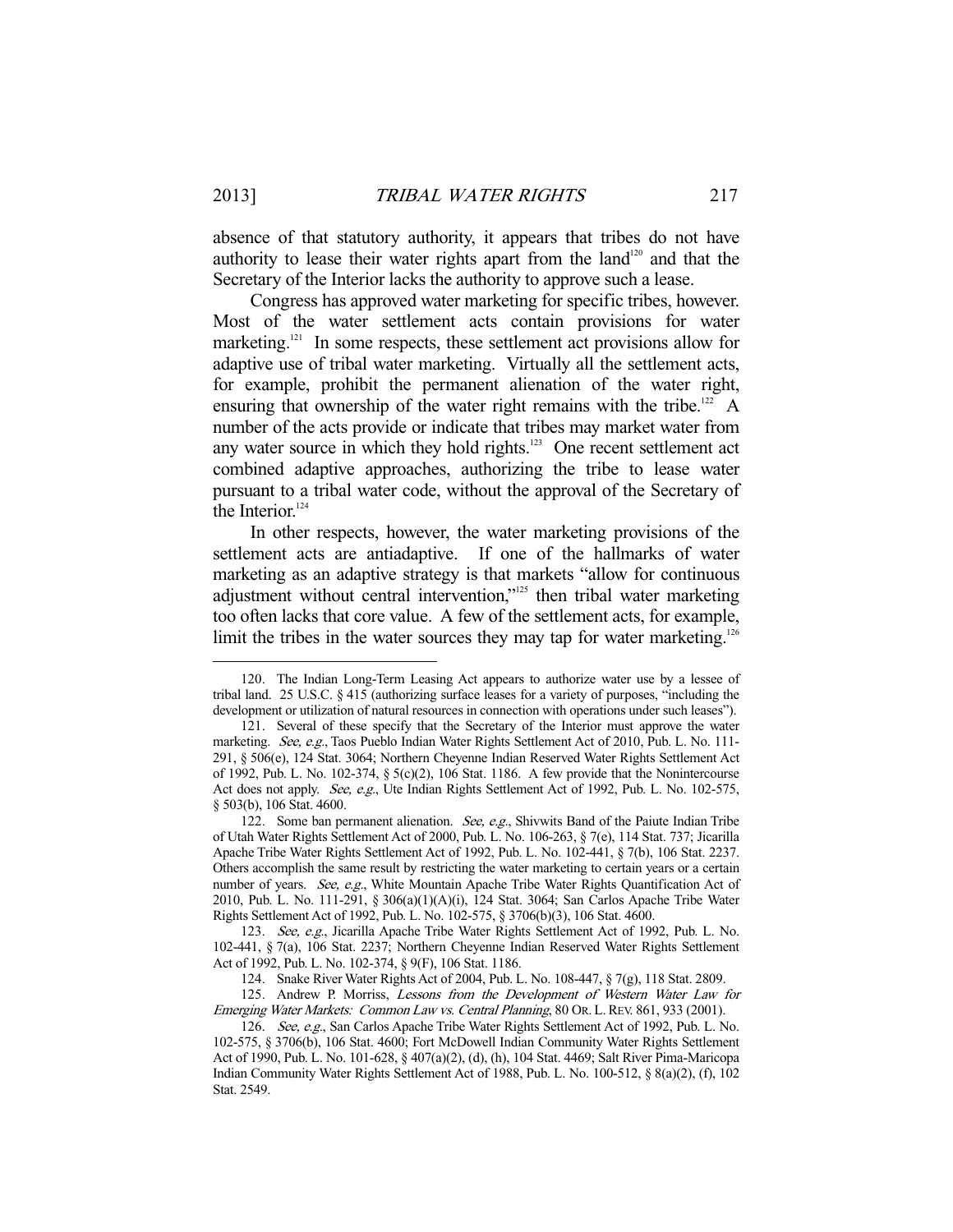A common limitation in water settlements with tribes of the Southwest is that water may only be marketed to certain named municipalities.<sup>127</sup> But perhaps the most serious antiadaptive aspect of many water marketing provisions is the lease duration of 99–100 years. A substantial number of the settlement acts impose 99- or 100-year maximums on water leases or allow leasing with a specified range of years that amounts to a 99-year span.<sup>128</sup> Although these are listed as maximum lease terms, the possibility of a 99- to 100-year lease too often results in a lease term of that length. And a nearly century-long lease "can amount to a de facto sale" of the tribal property rights.<sup>129</sup> Not only can the span of time make it difficult for the tribe to recapture the water right at the end of the lease,<sup>130</sup> but any adaptive flexibility of water marketing is lost for several generations.

 Congress should authorize water marketing for those tribes that wish to use markets as an adaptive strategy. Under the constraints of the Nonintercourse Act, authorization outside the case-by-case settlement acts requires a general water marketing statute. There are at least two approaches that Congress could take to such legislation. First, Congress could establish standards for water marketing, much as it has established standards for mineral leases and agreements or timber sales, and require each marketing lease or other arrangement to be approved by the Secretary of the Interior. Alternatively, it could authorize tribes to draw up water marketing plans for secretarial approval. Under an approved marketing plan, the tribe could enter into marketing transactions without waiting on federal approval of its actions.<sup>131</sup>

 In order to allow full use of water marketing as an adaptation strategy, federal legislation should not unduly constrain tribes in their use of markets. Tribes should not be restricted to marketing water only from

<sup>127.</sup> See, e.g., White Mountain Apache Tribe Water Rights Quantification Act of 2010, Pub. L. No. 111-291, § 306(f)-(g), 124 Stat. 3064; San Carlos Apache Tribe Water Rights Settlement Act of 1992, Pub. L. No. 102-575, § 3706(b)(3)-(5), 106 Stat. 4600; Ak-Chin Indian Community Act of 1978, Pub. L. No. 95-328, 92 Stat. 409, amended by Pub. L. No. 102-497, § 10(b), 106 Stat. 3258 (1992), amended by Pub. L. No. 106-285, § 2(b), 114 Stat. 878 (2000).

 <sup>128.</sup> See, e.g., White Mountain Apache Tribe Water Rights Quantification Act of 2010, Pub. L. No. 111-291, § 306(a)(1)(A)(i), 124 Stat. 3064 (100-year maximum); Jicarilla Apache Tribe Water Rights Settlement Act of 1992, Pub. L. No. 102-441, § 7(b), 106 Stat. 2237 (99-year maximum); Fort McDowell Indian Community Water Rights Settlement Act of 1990, Pub. L. No. 101-628, § 407(a)(2), 104 Stat. 4469 (years 2001-2099 inclusive).

 <sup>129.</sup> Discussion Draft of the Indian Energy Promotion and Parity Act of 2010: Hearing Before the S. Comm. on Indian Affairs, 111th Cong. 10 (2010) (testimony of the National Congress of American Indians) (discussing 99-year land leases).

<sup>130.</sup> Id. ("Historic experience has shown that it is very difficult for a tribe to recover its property once a non-Indian residential community is established.").

<sup>131.</sup> See Royster, *supra* note 101, at 397.